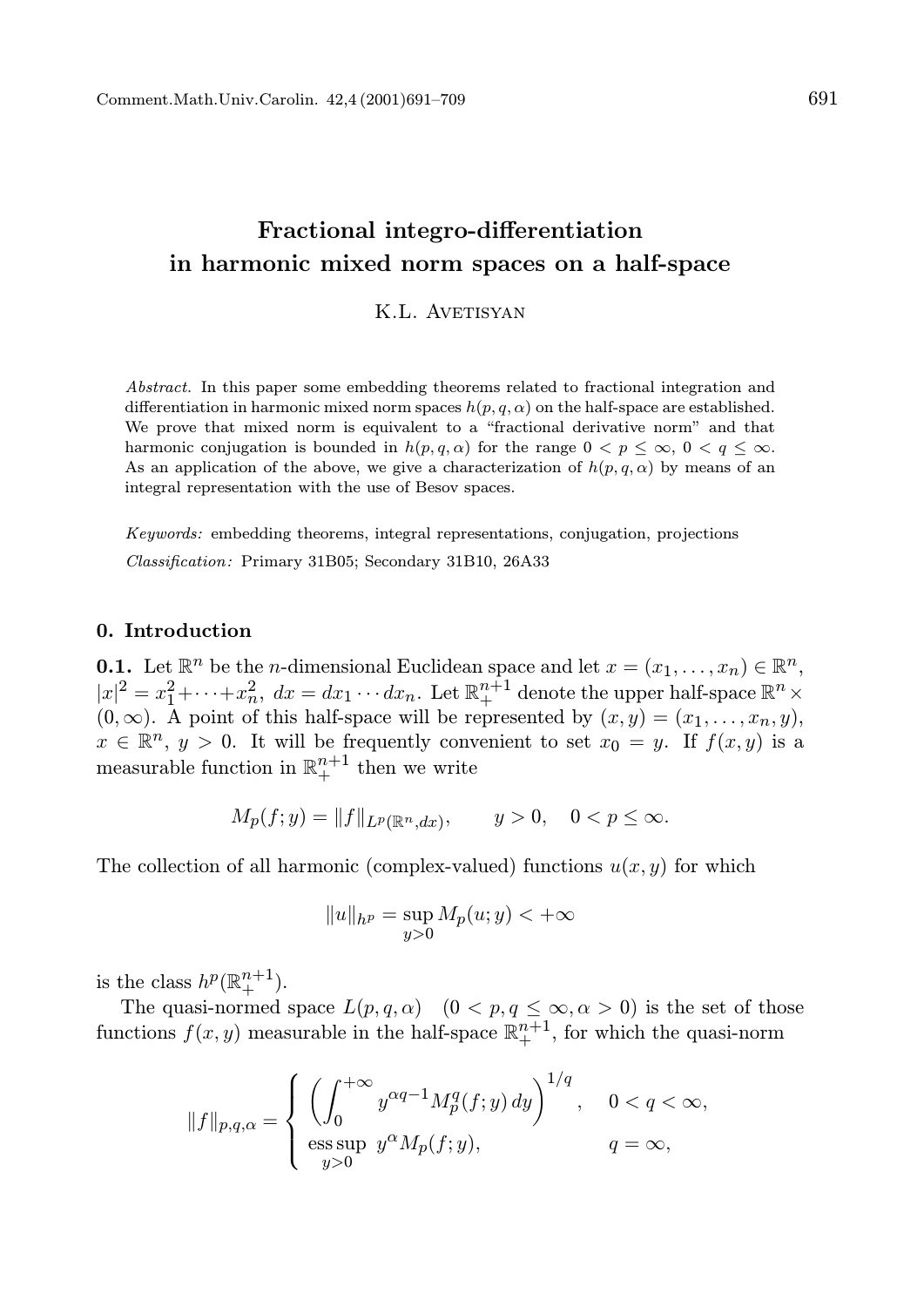is finite. Let  $h(p, q, \alpha)$  be the subspace of  $L(p, q, \alpha)$  consisting of harmonic functions. Harmonic mixed norm spaces  $h(p, q, \alpha)$  were investigated by several authors: Taibleson [23], Flett [13]–[15], Bui Huy Qui [4], Ricci and Taibleson [18], A.E. Djrbashian [5], Ramey and Yi [17]. When  $p = q < \infty$  the spaces  $h(p, q, \alpha)$ are called weighted Bergman spaces, although Bergman ([2], [3]) himself considered since 1929 only functions whose squares are integrable without weight, i.e. the Hilbert space  $h(2, 2, 1/2)$ . Weighted classes  $h(p, p, \alpha)$ ,  $p \geq 1$ , for functions holomorphic in the unit disk were introduced by M.M. Djrbashian ([8], [9]). However, many important theorems concerning holomorphic subspaces of  $h(p, q, \alpha)$  are contained in classical works of Hardy and Littlewood. See [12]–[15] for references.

M.M. Djrbashian ([8], [9]) found as well some integral representations for  $h(p, p, \alpha)$ . Later Ricci and Taibleson ([18]) obtained a family of integral representations for  $h(p, q, \alpha)$  on the half-plane (see also [10]). The integral in all the mentioned representations is taken over whole domain. The present paper establishes some other integral representations for  $h(p, q, \alpha)$  on the half-space, where the integral is taken over the boundary of  $\mathbb{R}^{n+1}_+$  and Besov functions on  $\mathbb{R}^n$  are used (Section 4). Our proofs are essentially based on the techniques of fractional integro-differentiation in  $h(p, q, \alpha)$ . The latter subject was raised in Hardy's and Littlewood's works and can be formulated as follows: How does the fractional integro-differentiation act as a bounded operator in the spaces  $h(p, q, \alpha)$ ? Flett  $([12]–[15])$  studied in detail this question especially for functions holomorphic in the unit disk.

In Section 3 we generalize his results to functions harmonic on the half-space. The case of small p causes some difficulties because  $|\nabla f|^p$  (f harmonic) need not be subharmonic for  $p < (n-1)/n$  and  $M_p(f; y)$  in general not necessarily monotonic by  $y > 0$ . Applying the Whitney expansion of  $\mathbb{R}^{n+1}_+$  we prove a Hardy-Littlewood type max-theorem (Theorem 6) for  $h(p, p, \alpha)$ ,  $0 \leq p \leq \infty$ , that allows us to overcome the mentioned difficulties. As an easy consequence we obtain that harmonic conjugation (Riesz transform) is bounded for all  $p$  and  $q, 0 < p \leq \infty, 0 < q \leq \infty$  (Corollary 3), which is a generalization of a result from [5], [17]. More information about harmonic (pluriharmonic) conjugation on various domains of  $\mathbb{R}^n$  and  $\mathbb{C}^n$ , especially for  $p \leq 1$ , can be found in [15], [19],  $[18], [5], [6], [7], [21], [17].$ 

If T is a bounded operator mapping X to Y, i.e.  $||Tf||_Y \leq C||f||_X$ ,  $\forall f \in X$ , then we shall write  $T : X \longrightarrow Y$ . Main results obtained on fractional differentiation and integration can be presented by the following table ordered by growth  $\beta$ :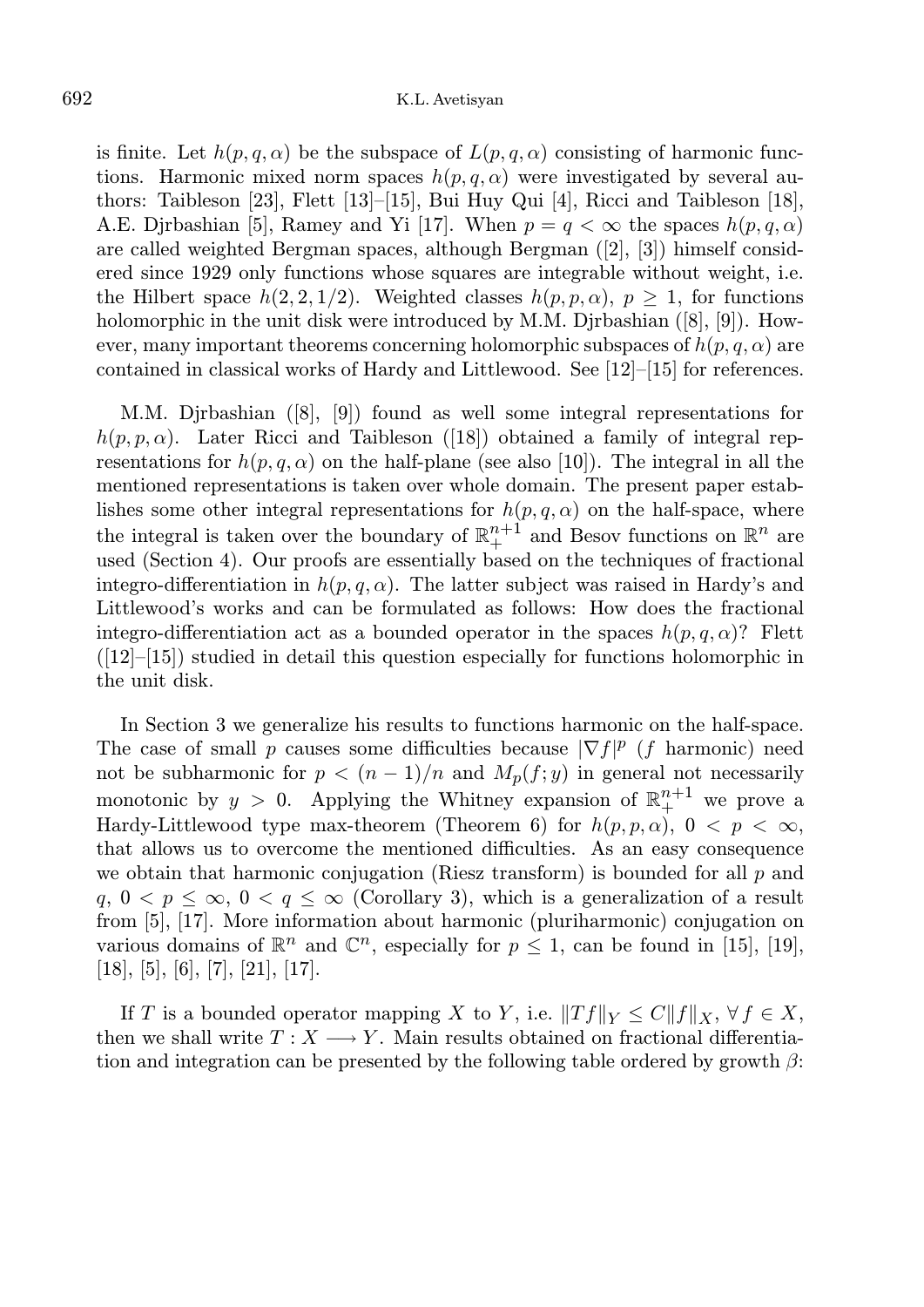$$
\mathcal{D}^{-\beta}: h(p,q,\alpha) \longrightarrow h(p,q,\alpha-\beta), \ -\infty < \beta < \alpha, \ 0 < p,q \leq \infty,\tag{Th.7}
$$

$$
\mathcal{D}^{-\beta}: h(p, q, \alpha) \longrightarrow h^p, \qquad \beta = \alpha, 0 < p < \infty, 0 < q \le \min\{2, p\}, \text{(Cor.2)}
$$
\n
$$
\mathcal{D}^{-\beta}: h(p, q, \alpha) \longrightarrow h^{p_0}, \qquad \alpha < \beta < \alpha + n/p, 0 < p < \infty, q \le p_0, \text{(Cor.2)}
$$
\n
$$
\mathcal{D}^{-\beta}: h(p, q, \alpha) \longrightarrow h(p_0, q_0), \qquad \alpha < \beta < \alpha + n/p, 1 \le p < \infty,
$$
\n
$$
\mathcal{D}^{-\beta}: h(p, q, \alpha) \longrightarrow \mathcal{B}, \qquad \beta = \alpha + n/p, p = \infty, 0 < q \le \infty, \qquad \text{(Cor.4)}
$$
\n
$$
\mathcal{D}^{-\beta}: h(p, q, \alpha) \longrightarrow \text{BMOh}, \qquad \beta = \alpha + n/p, 0 < p < \infty, 0 < q \le \infty, \text{(Tr.5)}
$$
\n
$$
\mathcal{D}^{-\beta}: h(p, q, \alpha) \longrightarrow h^{\infty}, \qquad \beta = \alpha + n/p, 0 < p < \infty, 0 < q \le 1. \text{(Cor.2)}
$$

Here  $p_0 = \frac{n}{\alpha + n}$  $\frac{n}{\alpha+n/p-\beta}$ ,  $h(p,q)$  denotes the harmonic Lorentz space,  $\mathcal B$  the harmonic Bloch space and BMOh the space of harmonic functions in  $\mathbb{R}^{n+1}_+$  having BMO boundary values on  $\mathbb{R}^n$ .

**0.2.** We shall use some natural notations. For functions  $f(x, y)$  defined in  $\mathbb{R}^{n+1}_+$ , we shall use the Riemann-Liouville integro-differential operator  $\mathcal{D}^{-\alpha} \equiv \mathcal{D}_y^{-\alpha}$ (Riesz potential) with respect to the variable  $y$ :

$$
\mathcal{D}^{-\alpha} f(x, y) = \frac{1}{\Gamma(\alpha)} \int_0^{+\infty} \sigma^{\alpha - 1} f(x, y + \sigma) d\sigma,
$$
  

$$
\mathcal{D}^0 f = f, \quad \mathcal{D}^{\alpha} f(x, y) = (-1)^m \mathcal{D}^{-(m-\alpha)} \frac{\partial^m}{\partial y^m} f(x, y),
$$

where  $\alpha > 0$  and m is the integer deduced from  $m - 1 < \alpha \leq m$ . For details on this operator see, for example, [4].

In the half-space  $\mathbb{R}^{n+1}_+$ , the Poisson kernel  $P \equiv P_0$  and the conjugate Poisson kernels  $P_j$   $(1 \leq j \leq n)$  are given by

$$
P(x,y) = \Gamma\left(\frac{n+1}{2}\right)\pi^{-(n+1)/2}\frac{y}{(|x|^2 + y^2)^{(n+1)/2}},
$$
  

$$
P_j(x,y) = \Gamma\left(\frac{n+1}{2}\right)\pi^{-(n+1)/2}\frac{x_j}{(|x|^2 + y^2)^{(n+1)/2}}, \qquad 1 \le j \le n.
$$

Throughout the paper, the letters  $C(\alpha, \beta, \ldots), c_{\alpha}$  etc. will denote positive constants possibly different at different places and depending only on the parameters  $\alpha, \beta, \ldots$ . Any inequality  $A \leq B$  quoted or proved is to be interpreted as meaning 'if B is finite, then A is finite, and  $A \leq B'$ . For  $A, B > 0$  the notation  $A \simeq B$ denotes the two-sided estimate  $c_1A \leq B \leq c_2A$  with some positive constants  $c_1$ and c2 independent of the variables involved.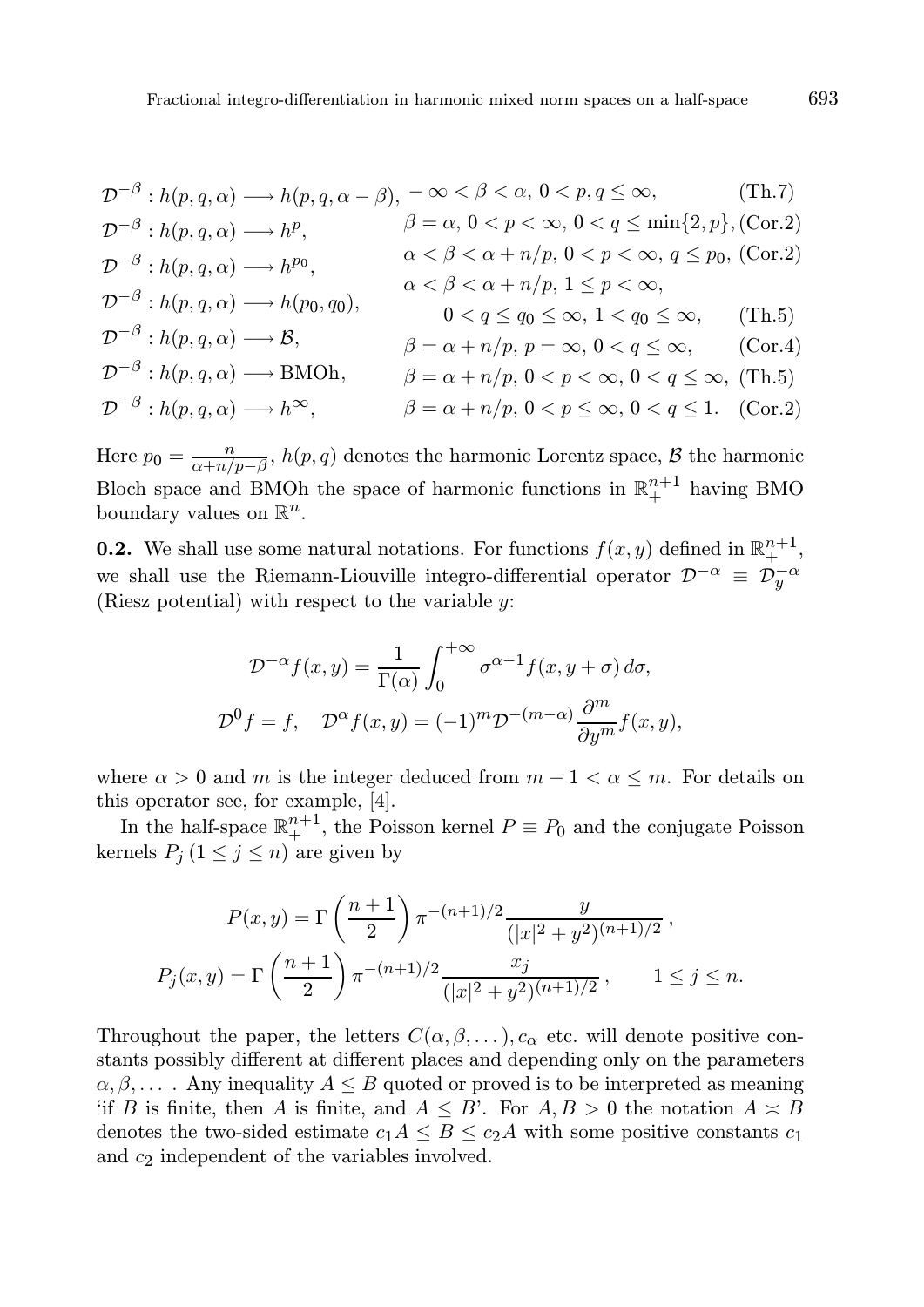For any  $p, 1 \leq p \leq \infty$ , we define the conjugate index  $p' = p/(p-1)$  (we interpret  $1/ + \infty = 0$  and  $1/0 = +\infty$ ). Let  $\mathbb{Z}_{+}^{n+1}$  be the set of all ordered  $(n + 1)$ -tuples of nonnegative integers, and for each  $\lambda = (\lambda_1, \ldots, \lambda_n, \lambda_{n+1}) \in \mathbb{Z}_+^{n+1}$   $(\lambda_j \in \mathbb{Z}_+)$ let  $|\lambda| = \lambda_1 + \cdots + \lambda_n + \lambda_{n+1}$  and  $\partial^{\lambda} = \left(\frac{\partial}{\partial x_1}\right)^{\lambda_1} \cdots \left(\frac{\partial}{\partial x_n}\right)^{\lambda_n} \left(\frac{\partial}{\partial y}\right)^{\lambda_{n+1}}$ . When a function  $f(x, y)$  is complex-valued we use the  $\mathbb{C}^{n+1}$ -norm to calculate  $|\nabla f|$ .

### 1. Preliminaries. Littlewood-Paley type inequalities

The most of this section extends to  $\mathbb{R}^{n+1}_+$  the results of Flett [12, Theorems 1– 5. For  $\alpha > 0$  and  $0 < q \leq \infty$  we shall consider the Littlewood-Paley type g-function (cf. [12], [22, Chapter IV])

$$
g_{q,\alpha}(x) \equiv g_{q,\alpha}(f)(x) = \begin{cases} \left(\int_0^{+\infty} y^{\alpha q-1} |\mathcal{D}^{\alpha} f(x,y)|^q dy\right)^{1/q}, & 0 < q < \infty, \\ \text{ess}\sup_{y>0} y^{\alpha} |\mathcal{D}^{\alpha} f(x,y)|, & q = \infty. \end{cases}
$$

We gather some auxiliary lemmas and a Littlewood-Paley type theorem. The proofs are very standard, so we omit the details.

**Lemma 1.** If  $\alpha > 0$ ,  $\lambda \in \mathbb{Z}_{+}^{n+1}$ ,  $\frac{n}{n+\alpha} < p \leq \infty$ , then for each  $j \in [0, n]$ ,  $x \in \mathbb{R}^{n}$ and  $y > 0$ 

$$
|\mathcal{D}^{\alpha}P_j(x,y)| \le C(\alpha,n) \frac{1}{(|x|+y)^{\alpha+n}}, \quad |\partial^{\lambda}P_j(x,y)| \le C(\lambda,n) \frac{1}{(|x|+y)^{|\lambda|+n}},
$$
  

$$
M_p(\mathcal{D}^{\alpha}P_j; y) \le C(\alpha,n,p) \frac{1}{y^{\alpha+n-n/p}}, \quad M_p(\partial^{\lambda}P_j; y) \le C(\lambda,n,p) \frac{1}{y^{|\lambda|+n-n/p}}.
$$

**Lemma 2.** Let  $f(x, y)$  be a harmonic function in  $\mathbb{R}^{n+1}_+$  and  $0 < p, q \le \infty, \alpha > 0$ . Then

$$
|\mathcal{D}^{\alpha}f(x,y)| \le C(p,q,\alpha,n)y^{-\alpha-n/p} \|g_{q,\alpha}(f)\|_{L^p}, \qquad x \in \mathbb{R}^n, \ y > 0.
$$

**Lemma 3.** Let  $\beta > 0$  and  $f(x, y)$  be a harmonic function in  $\mathbb{R}^{n+1}_+$  such that  $\mathcal{D}^{\beta}f(x,y)$  vanishes as  $y \to +\infty$ , uniformly for  $x \in \mathbb{R}^{n}$ . If either  $1 \leq p \leq q < \infty$ ,  $\alpha > 1/p - 1/q$ , or  $1 < p \leq q < \infty$ ,  $\alpha = 1/p - 1/q$ , then

$$
g_{q,\beta}(f)(x) \le C(\alpha,\beta,p,q) g_{p,\beta+\alpha}(f)(x), \qquad x \in \mathbb{R}^n.
$$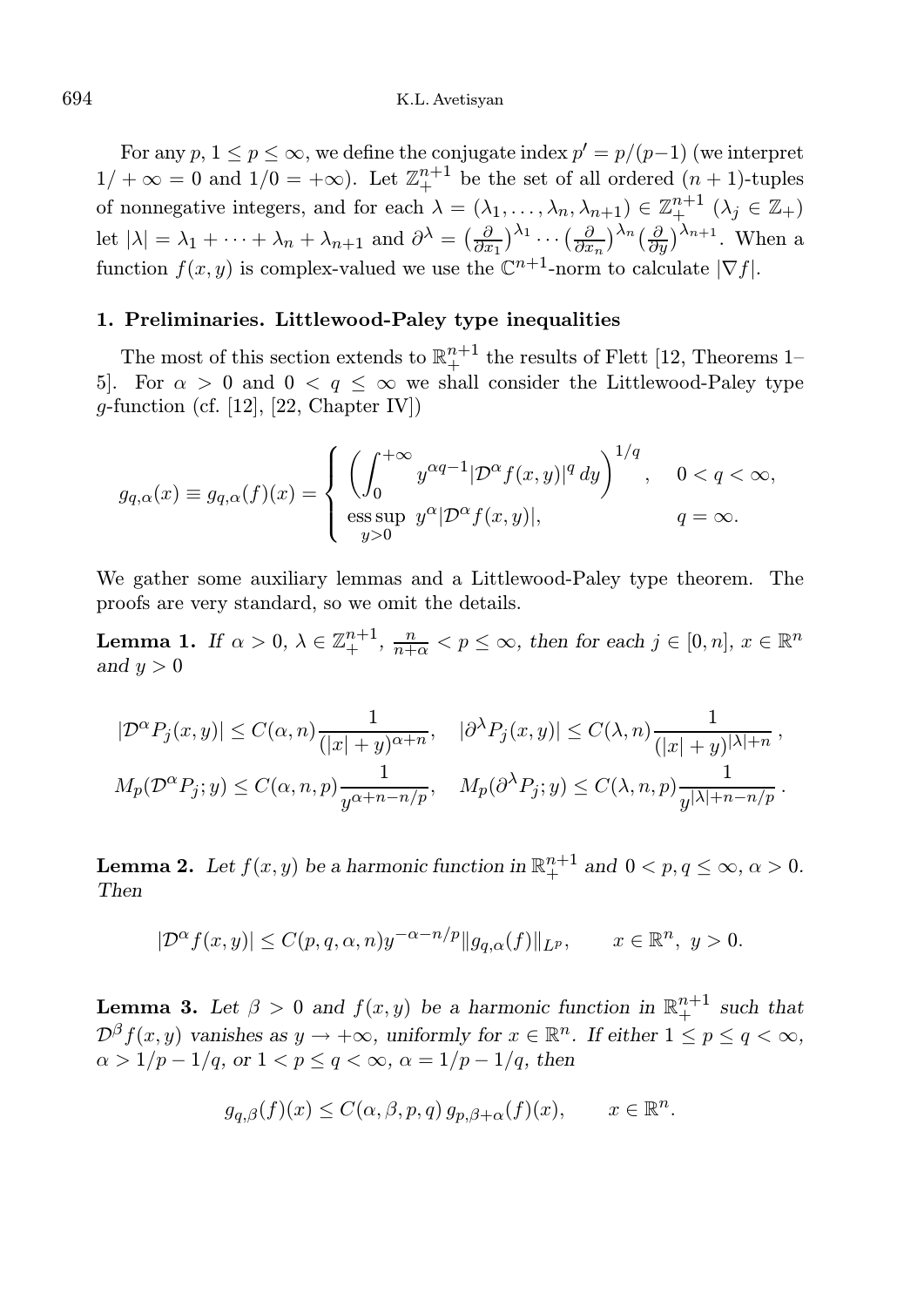**Lemma 4.** Let  $f(x, y)$  be a harmonic function in  $\mathbb{R}^{n+1}_+$ ,  $\alpha > 0$ ,  $\delta > 0$  and let  $\Gamma_{\delta}(x) = \{(\xi, \eta) \in \mathbb{R}^{n+1}_+; |\xi - x| < \delta\eta\}$  be the Lusin cone with the vertex at  $x \in \mathbb{R}^n$ . If  $f_{\delta}^*(x) = \sup\{|f(\xi, \eta)|; (\xi, \eta) \in \Gamma_{\delta}(x)\}\$ is the nontangential maximal function of  $f$ , then

(1.1) 
$$
|\mathcal{D}^{\alpha}f(x,y)| \leq C(\alpha,\delta) y^{-\alpha} f_{\delta}^{*}(x), \qquad x \in \mathbb{R}^{n}, y > 0.
$$

**Theorem 1.** Let  $\alpha > 0$  and  $1 < p < \infty$ .

(i) If 
$$
2 \le q < \infty
$$
 and  $f(x, y)$  is the Poisson integral of  $f(x) \in L^p(\mathbb{R}^n)$ , then  
(1.2) 
$$
||g_{q,\alpha}(f)||_{L^p} \le C(p,q,\alpha,n) ||f||_{L^p}.
$$

(ii) If  $0 < q \le 2$  and  $f(x, y)$  is harmonic in  $\mathbb{R}^{n+1}_+$ , vanishes as  $y \to +\infty$ , uniformly for  $x \in \mathbb{R}^n$ , and  $g_{q,\alpha}(f) \in L^p$ , then  $f(x, y)$  is the Poisson integral of a function  $f(x) \in L^p$  and

(1.3) 
$$
||f||_{L^p} \leq C(p,q,\alpha,n) ||g_{q,\alpha}(f)||_{L^p}.
$$

### 2. Harmonic mixed norm spaces and projections on them

The following lemma is an n-dimensional extension of [18, Proposition 2.2] and it can be proved by similar arguments with the use of interpolation theorems ([1],  $[16]$ ).

**Lemma 5.** If  $0 < p \leq p_0 \leq \infty$ ,  $0 < q \leq q_0 \leq \infty$ ,  $\alpha + n/p = \alpha_0 + n/p_0$ , then the following inclusion is valid and continuous:

$$
h(p,q,\alpha) \subset h(p_0,q_0,\alpha_0).
$$

Moreover, if  $u(x, y) \in h(p, q, \alpha)$  with  $q < \infty$ , then  $y^{\alpha} M_p(u; y) = o(1)$  as  $y \to +0$ and  $y \rightarrow +\infty$ .

The inclusion  $h(p,q,\alpha) \subset h(p,\infty,\alpha)$  of this lemma implies a useful property of spaces  $h(p,q,\alpha)$ : If  $u_{\eta}(x,y) = u(x,y+\eta)$ , then the quasi-norm  $||u_{\eta}||_{p,q,\alpha}$  $(0 < p, q \leq \infty, \alpha > 0)$  is effectively decreasing by  $\eta \geq 0$ , i.e.

(2.1) 
$$
||u_{\eta_1}||_{p,q,\alpha} \leq C(p,q,\alpha,n) ||u_{\eta_2}||_{p,q,\alpha}, \qquad \eta_1 > \eta_2 \geq 0.
$$

For a function  $u(x, y)$  harmonic in  $\mathbb{R}^{n+1}_+$  and satisfying the condition  $u(x, y) =$  $O(y^{-\delta}), y \to +\infty, \delta > 0$ , the Riesz transforms of u are defined by

$$
u_j(x,y) = (R_j u)(x,y) = -\int_y^{+\infty} \frac{\partial u(x,\eta)}{\partial x_j} d\eta, \qquad 1 \le j \le n.
$$

The vector function  $F = (u_0, u_1, \ldots, u_n), u = u_0$ , is a system of conjugate harmonic functions, i.e. the functions  $u_j$  satisfy the generalized Cauchy-Riemann equations

$$
\sum_{j=0}^{n} \frac{\partial u_j}{\partial x_j} = 0, \qquad \frac{\partial u_j}{\partial x_k} = \frac{\partial u_k}{\partial x_j}, \qquad 0 \le j, \ k \le n.
$$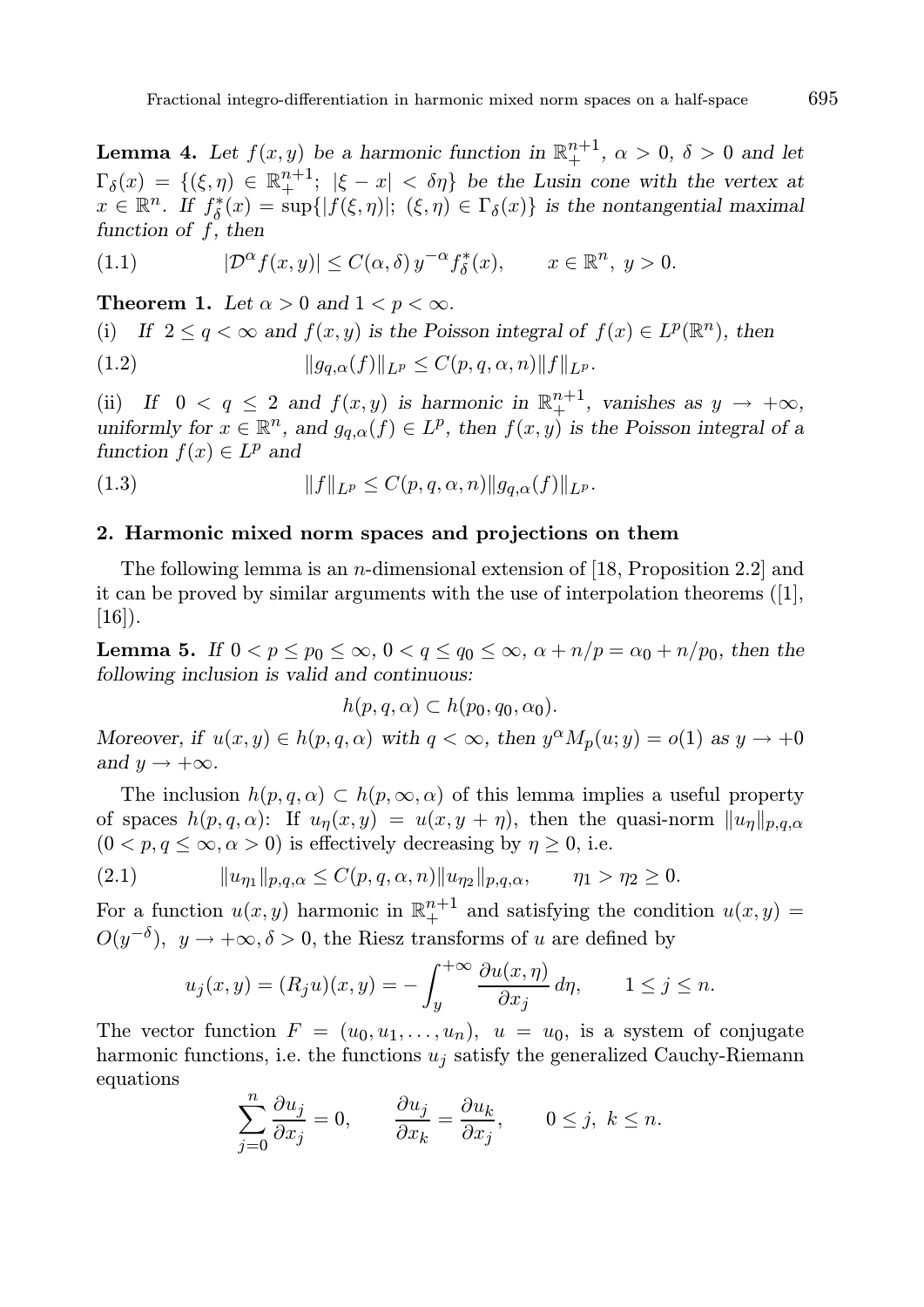**Theorem 2.** Let  $\alpha > 0$  and  $u \equiv u_0 \in h(p,q,\alpha)$ . If either  $0 < p,q < \infty$ ,  $\beta > \max\{\alpha + n/p - n, \alpha\},\$  or  $p = 1, 0 < q < 1, \beta > \alpha$ , then for each  $j \in [0, n],$  $x \in \mathbb{R}^n$  and  $y > 0$ 

(2.2) 
$$
u_j(x,y) = \frac{2^{\beta}}{\Gamma(\beta)} \iint_{\mathbb{R}^{n+1}_+} u(\xi,\eta) \, \mathcal{D}^{\beta} P_j(x-\xi,y+\eta) \, \eta^{\beta-1} \, d\xi \, d\eta,
$$

(2.3) 
$$
u_j(x,y) = \frac{2^{\beta}}{\Gamma(\beta)} \iint_{\mathbb{R}^{n+1}_+} u_j(\xi,\eta) \, \mathcal{D}^{\beta} P(x-\xi,y+\eta) \, \eta^{\beta-1} \, d\xi \, d\eta.
$$

PROOF: The representation (2.2) with  $j = 0$  is due to Ricci and Taibleson ([18]) for integral  $\beta$  and  $n = 1$  (see also [5]). For  $j \in [1, n]$  and  $0 \leq p \leq \infty$  the representation (2.2) follow from a semigroup formula involving conjugate Poisson kernels:

$$
u_j(x, y) = \int_{\mathbb{R}^n} u(\xi, y/2) P_j(x - \xi, y/2) d\xi.
$$

We postpone the proof of  $(2.3)$  until Subsection 3.4. The representation  $(2.3)$  will follow immediately from Corollary 3 of Theorem 7.

Now consider the operator

$$
T_{\alpha,j}(f)(x,y) = \iint_{\mathbb{R}^{n+1}_+} f(\xi,\eta) \, \mathcal{D}^{\alpha} P_j(x-\xi,y+\eta) \, \eta^{\alpha-1} \, d\xi \, d\eta, \quad \alpha > 0, \ 0 \leq j \leq n.
$$

The next theorem is a partial converse to Theorem 2.

**Theorem 3.** If  $1 \leq p, q \leq \infty, \beta > \alpha > 0, 0 \leq j \leq n$ , then the operator  $T_{\beta,j}$  is a bounded projection of  $L(p,q,\alpha)$  onto  $h(p,q,\alpha)$ .

PROOF: Let  $f(x, y) \in L(p, q, \alpha)$  and q be finite. By Minkowski's inequality and Lemma 1

$$
M_p(T_{\beta,j}f;y) \le C \int_0^{+\infty} \frac{\eta^{\beta-1}}{(y+\eta)^{\beta}} M_p(f;\eta) d\eta.
$$

A further application of Hardy's inequality (see, e.g., [22]) shows that

$$
||T_{\beta,j}f||_{p,q,\alpha} \leq C||f||_{p,q,\alpha}.
$$

Note that the assertion of Theorem 3 with  $j = 0$  is proved in [5] for  $p = q$  and integral  $\beta$ .

The following question now arises: Does the finiteness of  $||u||_{p,q,\alpha}$  imply the finiteness of  $||u_j||_{p,q,\alpha}$ ? An affirmative answer involving all values  $p, q \in (0, \infty]$  is given in Corollary 3 of Theorem 7.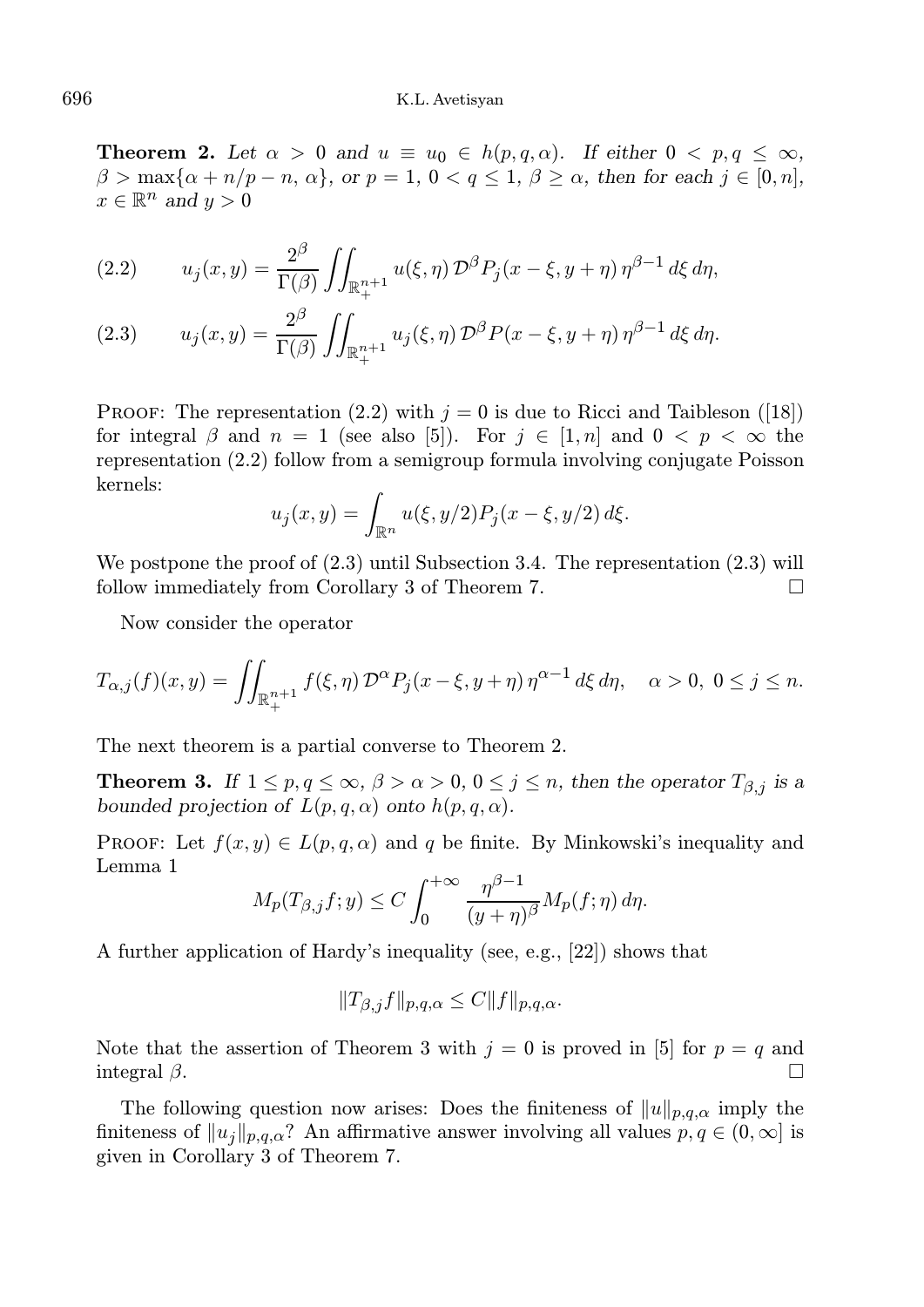# 3. Fractional differentiation and integration in  $h(p,q,\alpha)$

**3.1.** For each measurable function f on  $\mathbb{R}^n$ , let  $\lambda_f$  be its distribution function, i.e.  $\lambda_f(t) = |\{x \in \mathbb{R}^n; |f(x)| > t\}|, t > 0$ , where  $|E| = \text{mes } E$  is the Lebesgue measure of the set  $E \subset \mathbb{R}^n$ . The decreasing rearrangement of f is the function  $f^*$  given by

$$
f^*(s) = \inf\{t > 0; \lambda_f(t) \le s\}.
$$

The Lorentz space  $L(p,q)$  is defined to be the collection of all functions f such that  $||f||_{L(p,q)} < +\infty$ , where

(3.1) 
$$
||f||_{L(p,q)} = \begin{cases} \left(\int_0^{+\infty} \left[t^{1/p} f^*(t)\right]^q \frac{dt}{t}\right)^{1/q}, & 0 < p, q < \infty, \\ \sup_{t > 0} t^{1/p} f^*(t), & 0 < p \le \infty, q = \infty. \end{cases}
$$

It is well known that

$$
L(p,q_1) \subset L(p,p) = L^p \subset L(p,q_2) \subset L(p,\infty) \subset L^1\left(\frac{dt}{1+|t|^{n+1}}\right)
$$

whenever  $1 \le p \le \infty, 0 < q_1 \le p \le q_2 \le \infty$ . The harmonic Lorentz space  $h(p,q)$ ,  $1 < p \leq \infty$ ,  $1 \leq q \leq \infty$  (see [14], [4]) is defined to be the collection of all functions  $u(x, y)$  harmonic in  $\mathbb{R}^{n+1}_+$  such that  $||u||_{h(p,q)} = \sup_{y>0} ||u(x, y)||_{L(p,q)}$  is finite. So that  $h(p, p) = h^p$ ,  $1 < p < \infty$ .

**Theorem 4.** Let  $\alpha > 0$  and  $1 < p \le q \le \infty$ . Then

(3.2) 
$$
\mathcal{D}^{\alpha}: h^p \longrightarrow h(p,q,\alpha), \qquad 2 \leq q \leq \infty,
$$

(3.3) 
$$
\mathcal{D}^{\alpha}: h^p \longrightarrow h(p_0, q, \alpha + n/p - n/p_0), \qquad 1 < p < p_0 \leq \infty.
$$

PROOF: The relation  $(3.2)$  follows from Theorem 1 and a corollary

(3.4) 
$$
\left\| \|F(\xi,\eta)\|_{L^p(d\xi)} \right\|_{L^q(d\eta)} \leq \left\| \|F(\xi,\eta)\|_{L^q(d\eta)} \right\|_{L^p(d\xi)}, \qquad 0 < p \leq q,
$$

of Minkowski's inequality. Indeed, let  $u(x, y)$  be a function of  $h^p (p < \infty)$ . Then

$$
\|\mathcal{D}^{\alpha}u\|_{p,q,\alpha} \le \left\| \|y^{\alpha}\mathcal{D}^{\alpha}u\|_{L^q(dy/y)} \right\|_{L^p(dx)}
$$
  
=  $\|g_{q,\alpha}(u)\|_{L^p} \le C \|u\|_{h^p}.$ 

By combining with (3.2) and Lemma 5 one obtains the relation (3.3).  $\Box$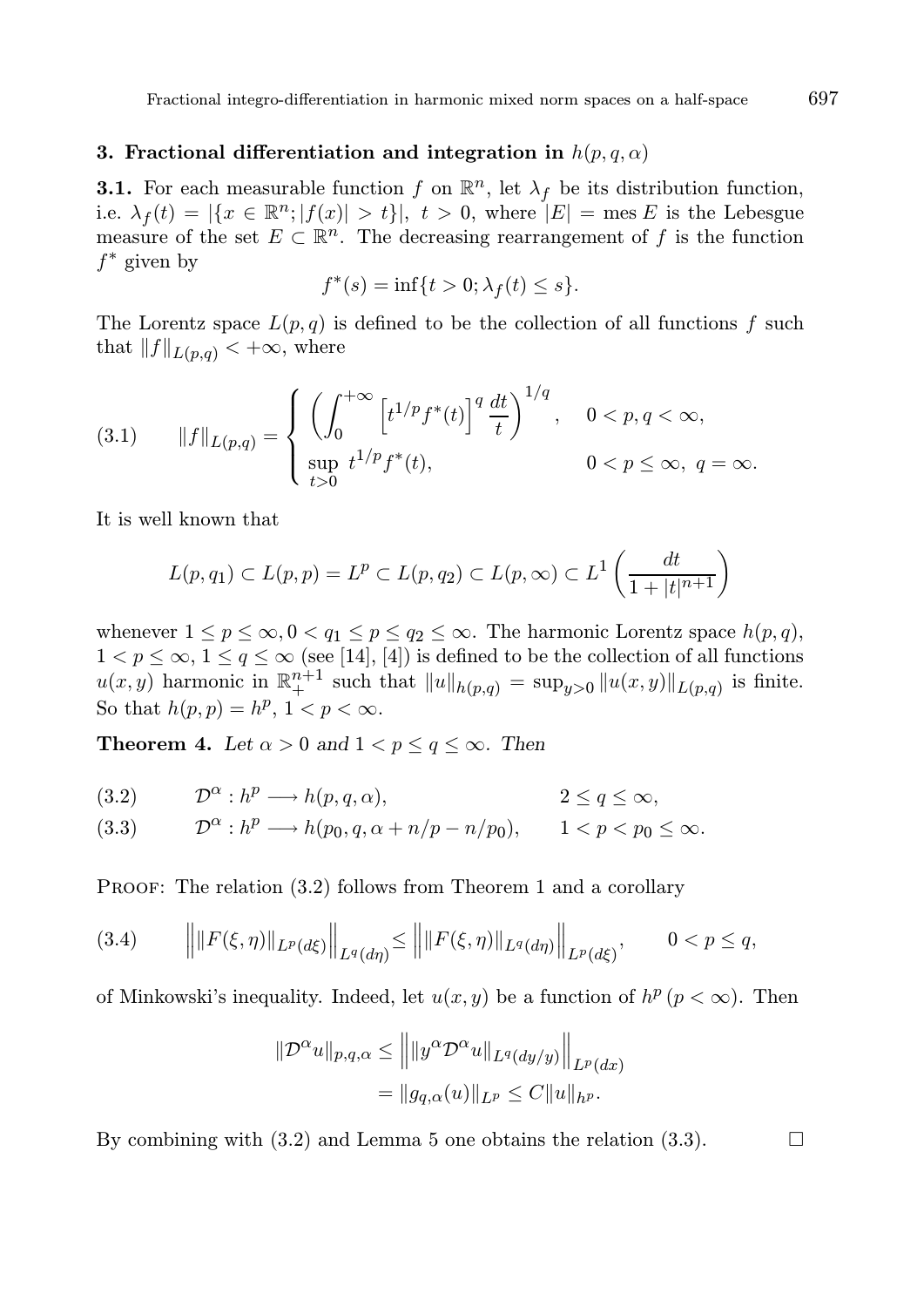3.2 Harmonic BMO and Lorentz spaces. We proceed to the fractional integration involving BMO and Lorentz spaces. A function  $u(x, y)$  harmonic in  $\mathbb{R}^{n+1}_+$ and having BMO boundary values on  $\mathbb{R}^n$  is said to belong to the class BMOh.

**Theorem 5.** (i) If  $0 < p < \infty$ ,  $0 < q \le \infty$ ,  $\alpha > 0$ ,  $\beta = \alpha + \frac{n}{p}$ , then

(3.5) 
$$
\mathcal{D}^{-\beta}: h(p,q,\alpha) \longrightarrow \text{BMOh}.
$$

(ii) If  $1 \le p < \infty$ ,  $0 < q \le q_0 \le \infty$ ,  $1 < q_0 \le \infty$ ,  $0 < \alpha < \beta < \alpha + \frac{n}{p}$ ,  $p_0 = \frac{n}{\alpha + n}$  $\frac{n}{\alpha+n/p-\beta}$  , then

(3.6) 
$$
\mathcal{D}^{-\beta}: h(p,q,\alpha) \longrightarrow h(p_0,q_0).
$$

PROOF: (i) It is enough to prove (3.5) only for  $q = \infty$ , i.e. for the widest (by q) space  $h(p, \infty, \alpha)$ . Let  $u(x, y) \in h(p, \infty, \alpha)$  be arbitrary. For any  $y > 0$ , consider the following linear functional on the real Hardy space  $H^1(\mathbb{R}^n)$ , generated by  $\varphi(x, y) = \mathcal{D}^{-\beta}u(x, y)$ :

(3.7) 
$$
F_{\varphi}(g) = \int_{\mathbb{R}^n} \varphi(x, y) g(x) dx,
$$

where  $g \in H_0^1(\mathbb{R}^n) \subset H^1(\mathbb{R}^n)$  (see [11], [22, Section 7.3]). If  $v(x, y)$  is the Poisson integral of  $q$ , then

(3.8) 
$$
F_{\varphi}(g) = \frac{1}{\Gamma(\beta)} \int_0^{+\infty} \sigma^{\beta-1} \left[ \int_{\mathbb{R}^n} u\left(x, \frac{\sigma}{2}\right) v\left(x, y + \frac{\sigma}{2}\right) dx \right] d\sigma.
$$

Assuming  $0 < p < 1$  and applying Hölder's inequality for any fixed  $k_0$ ,  $1 \leq k_0 <$ ∞, one can evaluate

$$
|F_{\varphi}(g)| \le C \int_0^{+\infty} \sigma^{\beta-1} M_{k_0}\left(u; \frac{\sigma}{2}\right) M_{k'_0}\left(v; y+\frac{\sigma}{2}\right) d\sigma
$$
  
\$\le C ||u||\_{k\_0,\infty,\alpha+n/p-n/k\_0} ||v||\_{k'\_0,1,n/k\_0}.

By Lemma 5 and the continuous inclusion  $h^1 \subset h(k'_0, 1, n/k_0)$  of Flett ([14, Theorem 3]) we get

$$
|F_\varphi(g)|\leq C\|u\|_{p,\infty,\alpha}\|v\|_{h^1}\leq C\|u\|_{p,\infty,\alpha}\|g\|_{H^1(\mathbb{R}^n)}.
$$

Since the subclass  $H_0^1$  is dense in  $H^1(\mathbb{R}^n)$ ,  $F_\varphi$  induces a bounded linear functional on  $H^1(\mathbb{R}^n)$ . Besides, Fefferman's duality  $(H^1(\mathbb{R}^n))^* = \text{BMO}(\mathbb{R}^n)$  (see [11]) implies

$$
(3.9) \qquad \|\varphi\|_{\text{BMO}} \leq C \sup \Bigl\{ |F_{\varphi}(g)|; g \in H_0^1, \|g\|_{H^1} = 1 \Bigr\} \leq C \|u\|_{p,\infty,\alpha}.
$$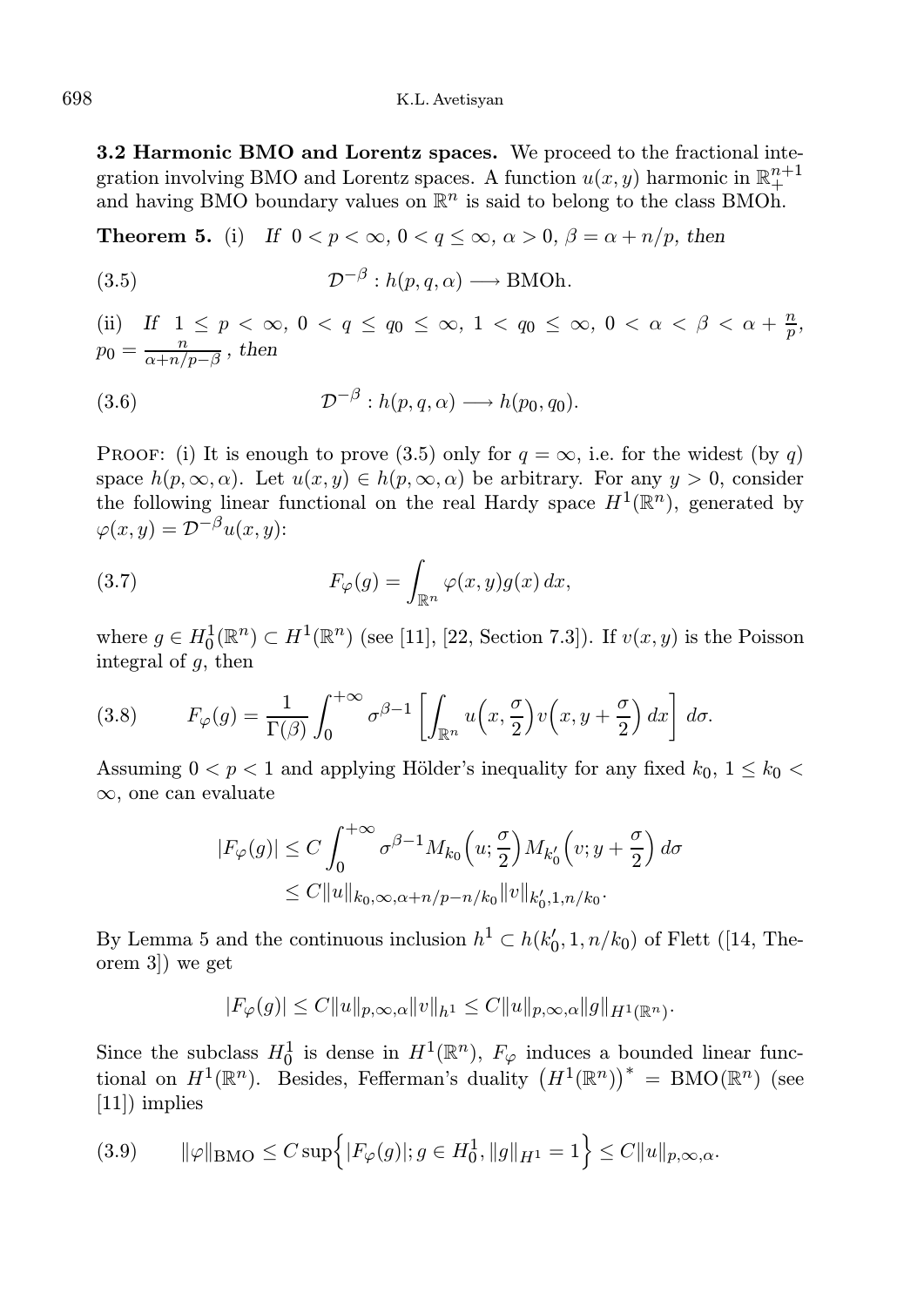Assuming now  $1 \leq p \leq \infty$  and applying again Hölder's inequality with indices p and  $p'$  we obtain from  $(3.8)$ 

$$
|F_{\varphi}(g)| \le C||u||_{p,\infty,\alpha}||v||_{p',1,\beta-\alpha}.
$$

Further, the same arguments together with the inclusion  $h^1 \subset h(p', 1, n/p)$  lead to (3.9) for  $1 \leq p < \infty$ .

(ii) The relation (3.6) follows by similar arguments after applying the inclusion  $h(p'_0, q') \subset h(p', q', \beta - \alpha)$  (see [14, Theorem 9]) and duality  $(L(p'_0, q'))^* = L(p_0, q)$ . Thus the proof of the theorem is complete.

3.3 Max-theorem. We shall need the following two auxiliary lemmas. The first of them is the well-known Whitney expansion.

**Lemma A.** There exists a collection  $\{\Delta_k\}_{k=1}^{\infty}$  of closed cubes  $\Delta_k \subset \mathbb{R}^{n+1}_+$  with sides parallel to coordinate axes, such that

- (i)  $\bigcup_{k=1}^{\infty} \Delta_k = \mathbb{R}^{n+1}_+$  and diam  $\Delta_k \asymp$  dist  $\left(\Delta_k, \partial \mathbb{R}^{n+1}_+\right)$ .
- (ii) The interiors of all  $\Delta_k$  are pairwise disjoint.
- (iii) If  $\Delta_k^*$  is a cube with the same centre as  $\Delta_k$ , but extended 5/4 times, then the system  $\{\Delta_k^*\}_{k=1}^{\infty}$  forms a finitely multiple covering of  $\mathbb{R}^{n+1}_+$ . More precisely, each cube  $\Delta_k^*$  intersects at most  $12^{n+1}$  cubes  $\Delta_k$ .

**Lemma B.** Let  $\Delta_k$  and  $\Delta_k^*$  be some cubes from the previous lemma, and let  $(\xi_k, \eta_k)$  be the centre of  $\Delta_k$ . If a function u is harmonic in  $\mathbb{R}^{n+1}_+$ , then for any  $0 < p < \infty$  and  $\alpha > 0$ 

$$
\eta_k^{\alpha p-1} \max_{(\xi,\eta)\in\Delta_k} |u(\xi,\eta)|^p \le \frac{C}{|\Delta_k^*|} \iint_{\Delta_k^*} \eta^{\alpha p-1} |u(\xi,\eta)|^p d\xi d\eta.
$$

For a proof of Lemma A see [22], and of Lemma B see [5]. Observe that  $|\Delta_k| \asymp |\Delta_k^*| \asymp \eta_k^{n+1}.$ 

The following key result is an analogue of classical max-theorems of Hardy and Littlewood and of Lemma 14 from [13].

**Theorem 6.** Let  $\alpha > 0$ ,  $0 < p < \infty$ ,  $u(x, y) \in h(p, p, \alpha)$ . Then the maximal function

$$
u^*(x, y) = \sup\Big\{|u(\xi, \eta)|; |\xi - x|^2 + (\eta - y)^2 \le y^2/4\Big\}, \qquad x \in \mathbb{R}^n, \ y > 0
$$

satisfies the inequality

(3.10) 
$$
||u^*||_{p,p,\alpha} \leq C(\alpha, p, n) ||u||_{p,p,\alpha}.
$$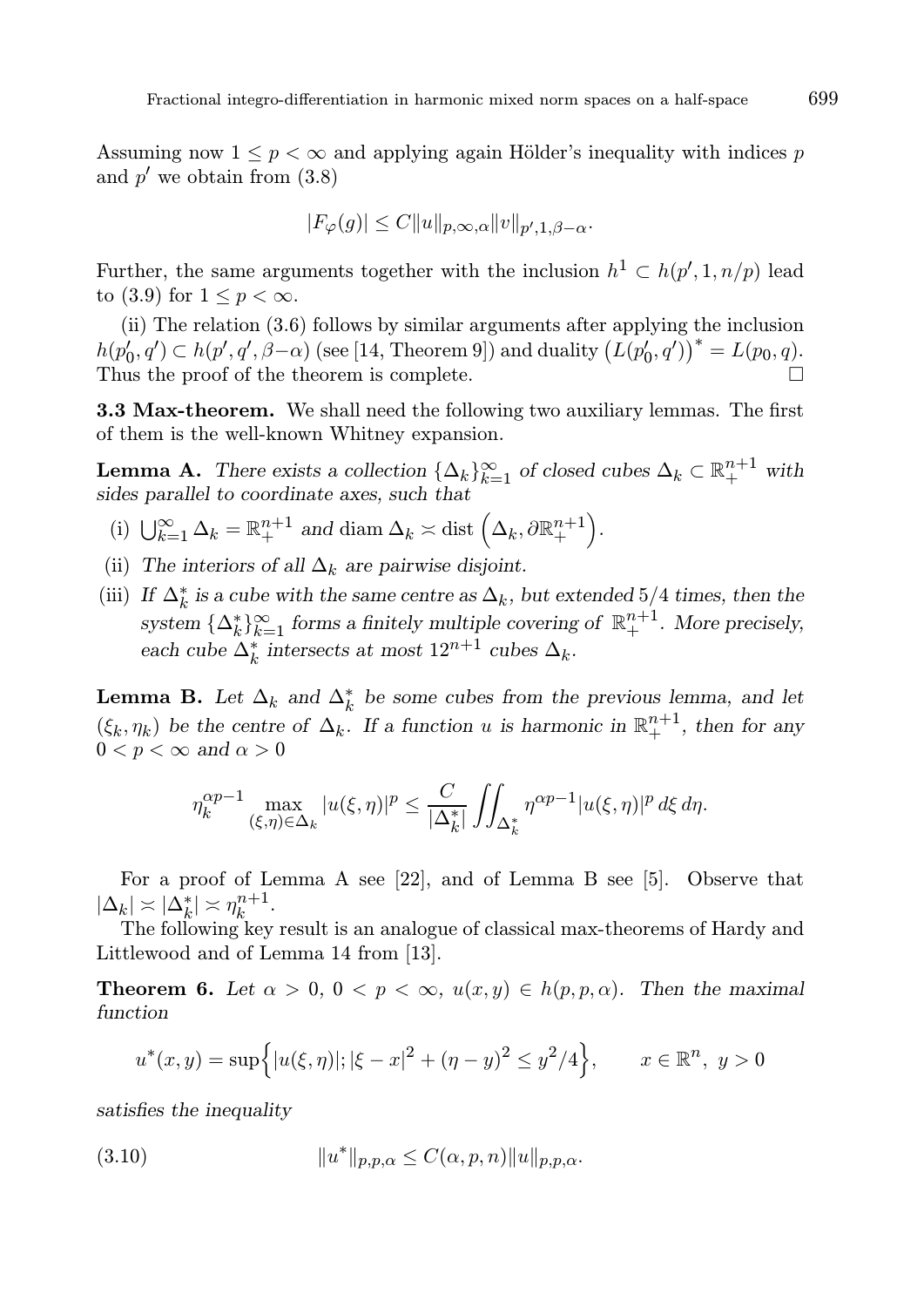### 700 K.L. Avetisyan

PROOF: For  $p \geq 1$  the inequality (3.10) is obtained immediately from Lemma 14 of [13]. For smaller p the non-subharmonicity of  $|\nabla f|^p$  (f harmonic) leads to difficulties in estimation. Let  $0 < p < 1$ . We have now by using the representation (2.2) with  $j = 0$  and  $\beta > \alpha + n/p - n$ :

$$
||u^*||_{p,p,\alpha}^p = \frac{2^{\beta p}}{\Gamma^p(\beta)} \iint\limits_{\mathbb{R}_+^{n+1}} y^{\alpha p-1} \sup\limits_{\xi,\eta} \left| \iint\limits_{\mathbb{R}_+^{n+1}} u(t,\theta) \mathcal{D}^{\beta} P(\xi-t,\eta+\theta) \theta^{\beta-1} dt d\theta \right|^p dx dy
$$
  

$$
\leq C \iint\limits_{\mathbb{R}_+^{n+1}} y^{\alpha p-1} \sup\limits_{\xi,\eta} \sum\limits_{k=1}^{\infty} \left( \iint\limits_{\Delta_k} |u(t,\theta)| |\mathcal{D}^{\beta} P(\xi-t,\eta+\theta)| \theta^{\beta-1} dt d\theta \right)^p dx dy.
$$

It is easy to verify that max  $\max_{(t,\theta)\in\Delta_k}|\mathcal{D}^{\beta}P(\xi-t,\eta+\theta)|\leq C(n,\beta)|\mathcal{D}^{\beta}P(\xi-\xi_k,\eta+\eta_k)|.$ 

Consequently,

$$
(3.11)
$$
  
\n
$$
||u^*||_{p,p,\alpha}^p
$$
  
\n
$$
\leq C \iint_{\mathbb{R}_+^{n+1}} y^{\alpha p-1} \sup_{\xi,\eta} \sum_{k=1}^\infty \max_{\Delta_k} |u(t,\theta)|^p |D^\beta P(\xi - \xi_k, \eta + \eta_k)|^p \eta_k^{p(\beta-1)} |\Delta_k|^p dx dy
$$
  
\n
$$
\leq C \sum_{k=1}^\infty |\Delta_k|^p \eta_k^{p(\beta-1)} \max_{\Delta_k} |u(t,\theta)|^p \iint_{\mathbb{R}_+^{n+1}} y^{\alpha p-1} \sup_{\xi,\eta} |D^\beta P(\xi - \xi_k, \eta + \eta_k)|^p dx dy.
$$

Denoting the last integral by J and choosing  $\beta$  large enough we estimate J:

$$
J \leq \int_{0}^{+\infty} y^{\alpha p-1} \left[ \int_{\mathbb{R}^n} \sup_{\substack{|\xi - x| \leq y/2 \\ |\eta - y| \leq y/2}} |\mathcal{D}^{\beta} P(\xi - \xi_k, \eta + \eta_k)|^p dx \right] dy
$$
  

$$
\leq C \int_{0}^{+\infty} y^{\alpha p-1} \left[ \int_{|x - \xi_k| \leq y/2} \frac{dx}{(y/2 + \eta_k)^{p(\beta + n)}} + \right.
$$
  

$$
+ \int_{|x - \xi_k| > y/2} \frac{dx}{(|x - \xi_k| + \eta_k)^{p(\beta + n)}} \right] dy \leq C \frac{1}{\eta_k^{p(\beta + n) - n - \alpha p}}.
$$

Substituting this in (3.11) and applying Lemma B we can continue the estimate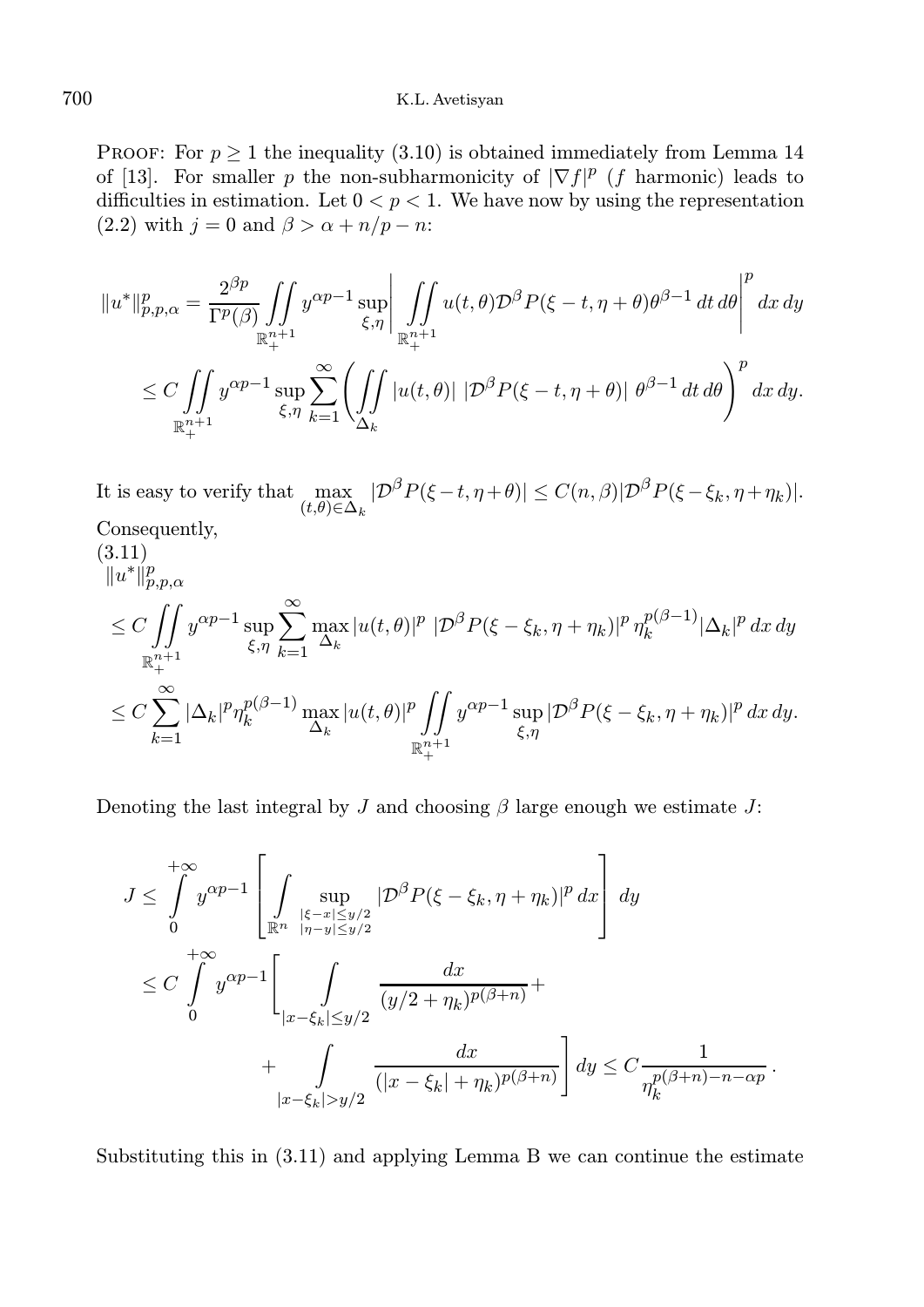and get

$$
||u^*||_{p,p,\alpha}^p \le C \sum_{k=1}^{\infty} |\Delta_k|^p \eta_k^{\alpha p+n-pn-p} \max_{\Delta_k} |u(\xi,\eta)|^p
$$
  
\n
$$
\le C \sum_{k=1}^{\infty} |\Delta_k| \eta_k^{\alpha p-1} \max_{\Delta_k} |u(\xi,\eta)|^p
$$
  
\n
$$
\le C \sum_{k=1}^{\infty} |\Delta_k| \frac{1}{|\Delta_k^*|} \iint_{\Delta_k^*} \eta^{\alpha p-1} |u(\xi,\eta)|^p d\xi d\eta \le C ||u||_{p,p,\alpha}^p,
$$

and this is the required result.

Applying Theorem 6 we deduce

Corollary 1. Let  $u \in h(p, p, \alpha)$  and  $\alpha > 0$ .

(i) If  $0 < p < \infty$  then there exists a function  $f \in L^1(\mathbb{R}^n)$  such that

$$
||f||_{L^1} \leq C(\alpha, n, p)||u||_{p, p, \alpha}^p,
$$
  

$$
|u(x, y)|^p \leq C(\alpha, n, p) y^{-\alpha p} f(x), \qquad x \in \mathbb{R}^n, y > 0.
$$

(ii) If  $0 < p \le 1$  then additionally  $\mathcal{D}^{-\alpha}: h(p, p, \alpha) \longrightarrow h^p$ .

Corollary 2. Let  $0 < p, q \le \infty$ ,  $0 < \alpha \le \beta \le \alpha + n/p$ ,  $p_0 = \frac{n}{\alpha + n/p}$  $\frac{n}{\alpha+n/p-\beta}$ . Then:

$$
\mathcal{D}^{-\beta}: h(p,q,\alpha) \longrightarrow h^p, \qquad \beta = \alpha, \ 0 < p < \infty, \ 0 < q \le \min\{2, p\},
$$
\n
$$
\mathcal{D}^{-\beta}: h(p,q,\alpha) \longrightarrow h^{p_0}, \qquad \alpha < \beta < \alpha + n/p, \ 0 < p < \infty, \ 0 < q \le p_0,
$$
\n
$$
\mathcal{D}^{-\beta}: h(p,q,\alpha) \longrightarrow h^{\infty}, \qquad \beta = \alpha + n/p, \ 0 < p \le \infty, \ 0 < q \le 1.
$$

PROOF OF COROLLARY 1: (i) By an inequality of Hardy-Littlewood-Fefferman-Stein [11], for each point  $(x, y) \in \mathbb{R}^{n+1}_+$  we have

$$
|u(x,y)|^p \le \frac{C(p,\alpha,n)}{y^{\alpha p}} \int_{3y/4}^{5y/4} \eta^{\alpha p-1} (u^*(x,\eta))^p d\eta
$$
  

$$
\le \frac{C(p,\alpha,n)}{y^{\alpha p}} f(x),
$$

where  $f(x)$  is defined as follows:

$$
f(x) = \int_{0}^{+\infty} \eta^{\alpha p - 1} (u^*(x, \eta))^p d\eta, \qquad x \in \mathbb{R}^n.
$$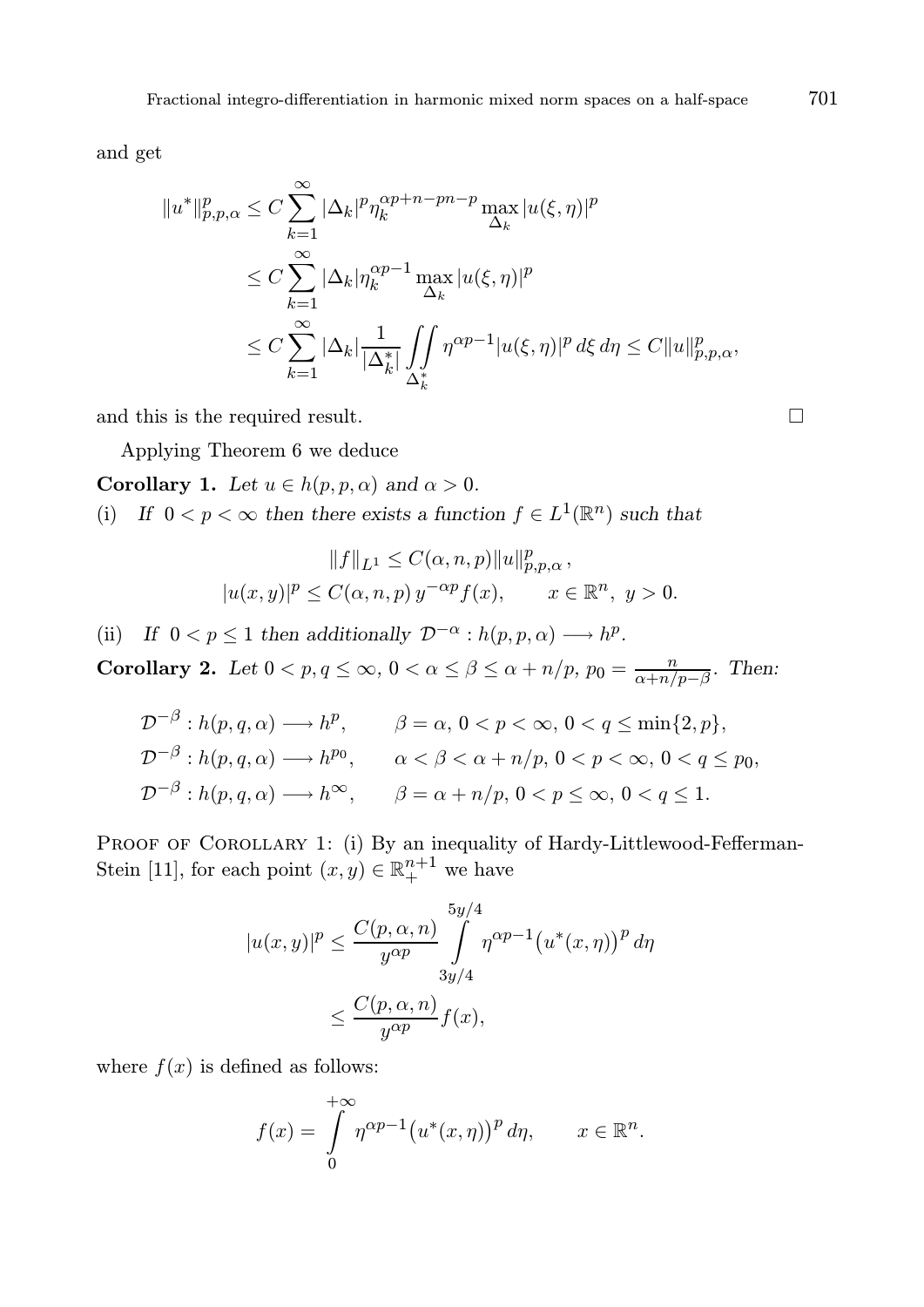It is easy to see in view of Theorem 6 that

$$
||f||_{L^{1}} = ||u^*||_{p,p,\alpha}^p \leq C(\alpha, n, p)||u||_{p,p,\alpha}^p.
$$

(ii) Suppose  $p < 1$ . Then by part (i)

$$
|\mathcal{D}^{-\alpha}u(x,y)| \leq C(\alpha,n,p)\big(f(x)\big)^{(1-p)/p}\int\limits_{0}^{+\infty}\sigma^{\alpha p-1}|u(x,y+\sigma)|^p\,d\sigma.
$$

After integrating and applying Hölder's inequality with indices  $\frac{1}{p-1}$ ,  $\frac{1}{p}$  and property  $(2.1)$ , we get

$$
\int_{\mathbb{R}^n} |\mathcal{D}^{-\alpha} u(x, y)|^p dx \le C(\alpha, n, p) ||f||_{L^1}^{1-p} ||u||_{p, p, \alpha}^{p^2}
$$
  

$$
\le C(\alpha, n, p) ||u||_{p, p, \alpha}^{p}.
$$

PROOF OF COROLLARY 2: It suffices to prove the following assertions:

(a)  $\mathcal{D}^{-\alpha}: h(p, p, \alpha) \longrightarrow h^p, \qquad 0 < p \leq 2,$ 

(b) 
$$
\mathcal{D}^{-\alpha}: h(p, 2, \alpha) \longrightarrow h^p
$$
,  $2 \le p < \infty$ ,

(c) 
$$
\mathcal{D}^{-\beta}: h(p, p_0, \alpha) \longrightarrow h^{p_0}, \qquad \alpha < \beta < \alpha + n/p, 0 < p < \infty,
$$

 $(d)$  $\mathcal{D}^{-\alpha-n/p}: h(p, 1, \alpha) \longrightarrow h^{\infty}, \qquad 0 < p < \infty.$ 

Here (a) is contained in Corollary 1 and Theorem 1(ii). To prove (b) we apply (3.4) and Theorem 1(ii). The assertion (c) for  $1 \leq p < \infty$  is the case  $q_0 = p_0$  in Theorem 5(ii). For  $0 < p < 1$  we shall distinguish two cases.

Case  $0 < p < 1$ ,  $p_0 \ge 1$ . Then the previous case of (c) and Lemma 5 give

$$
\|\mathcal{D}^{-\beta}u\|_{h^{p_0}} \leq C\|u\|_{p_0,p_0,\alpha+h/p-n/p_0} \leq C\|u\|_{p,p_0,\alpha}.
$$

Case  $0 < p < 1, 0 < p_0 < 1$ . Then by Corollary 1 and Lemma 5

$$
\|\mathcal{D}^{-\beta}u\|_{h^{p_0}} \leq C\|u\|_{p_0,p_0,\beta} \leq C\|u\|_{p,p_0,\alpha}.
$$

The case  $p = \infty$  in (d) is obvious. The general case follows from this and Lemma 5.  $\Box$ 

3.4 "Fractional derivative norm" characterization. The following auxiliary lemma extends to smaller  $p$  a result of Flett [13, Theorem 7].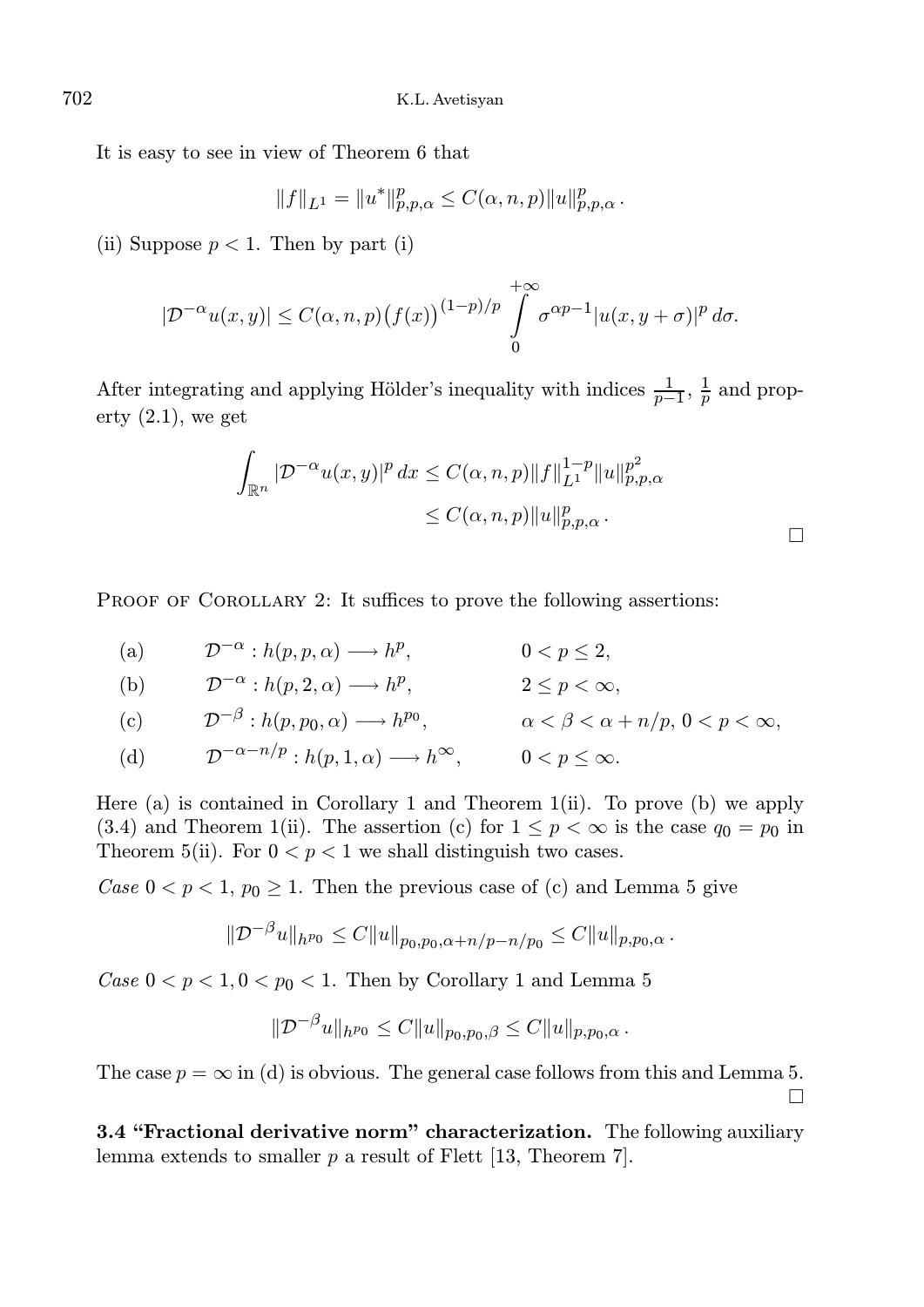**Lemma 6.** Let m be a nonnegative integer, let  $0 < p < \infty$ , and let  $u(x, y)$  be a harmonic function in  $\mathbb{R}^{n+1}_+$ . Then

$$
\int_{\mathbb{R}^n} |\nabla^m u(x,y)|^p dx \le C(m,n,p) \frac{1}{y^{mp+1}} \int_{y/2}^{3y/2} M_p^p(u;t) dt, \qquad y > 0,
$$

where  $\nabla^m u$  is the gradient of u of order m.

This follows immediately from a corollary

$$
|\nabla^m u(x,y)|^p \le \frac{C(m,n,p)}{y^{n+1+mp}} \iint\limits_{|\xi-x|^2 + (\eta-y)^2 < y^2/4} |u(\xi,\eta)|^p \, d\xi \, d\eta, \quad x \in \mathbb{R}^n, y > 0
$$

of an inequality of Hardy-Littlewood-Fefferman-Stein ([11]).

Theorem 7. Let  $0 < p, q < \infty$ .

- (i) If  $0 < \beta < \alpha$ , then  $\mathcal{D}^{-\beta} : h(p, q, \alpha) \longrightarrow h(p, q, \alpha \beta)$ .
- (ii) If  $\alpha > 0$ ,  $\beta > 0$ , then  $\mathcal{D}^{\beta}: h(p,q,\alpha) \longrightarrow h(p,q,\alpha+\beta)$ .
- (iii) If  $\alpha > 0$ ,  $\alpha > \beta > -\infty$ ,  $q < \infty$  and  $u \in h(p,q,\alpha)$ , then  $y^{\alpha-\beta}M_p(\mathcal{D}^{-\beta}u; y) =$  $o(1)$  as  $y \rightarrow +0$  and  $y \rightarrow +\infty$ .
- (iv) If  $\alpha > 0$ ,  $\alpha > \beta > -\infty$  and  $u \in h(p, \infty, \alpha)$ , then the condition  $y^{\alpha} M_p(u; y) =$  $o(1)$  as  $y \to +0$   $(y \to +\infty)$  implies  $y^{\alpha-\beta}M_p(\mathcal{D}^{-\beta}u; y) = o(1)$  as  $y \to +0$  $(y \rightarrow +\infty$ , respectively).
- (v) The assertions (ii), (iii), (iv) for the derivative  $\mathcal{D}^{\beta}$  ( $\beta > 0$ ) hold with  $\partial^{\lambda}(\lambda \in$  $\mathbb{Z}_{+}^{n+1}$ ) instead of  $\mathcal{D}^{\beta}$ , and  $|\lambda|$  instead of  $\beta$ .

PROOF: Note that  $(i)$ – $(iv)$  are proved by Bui Huy Qui [4, Theorem 3.5] for  $1 \leq p, q \leq \infty$ . Corollaries 1, 2 and Lemma 6 enable us to extend the assertions (i)–(iv) to all  $p, q \in (0, \infty]$ . Here we prove only (ii) and (v) when  $0 < q \leq p < 1$ . The relation

(3.12) 
$$
\partial^{\lambda}: h(q, q, \alpha) \longrightarrow h(q, q, \alpha + |\lambda|)
$$

is clear in view of Lemma 6. Besides, the relation

(3.13) 
$$
\partial^{\lambda}: h(1, q, \alpha) \longrightarrow h(1, q, \alpha + |\lambda|)
$$

is also valid. By a version of Riesz-Thorin interpolation theorem for quasinormed spaces (see [16]) the relations (3.12) and (3.13) lead to  $\partial^{\lambda}: h(p,q,\alpha) \longrightarrow$  $h(p, q, \alpha + |\lambda|)$  for any  $p \in [q, 1]$ . For nonintegral  $\beta$   $(m - 1 < \beta < m, m \in \mathbb{Z}_+),$ assertion (ii) follows from (i) and above:

$$
\|\mathcal{D}^{\beta}u\|_{p,q,\alpha+\beta} = \|\mathcal{D}^{-(m-\beta)}\mathcal{D}^m u\|_{p,q,\alpha+\beta} \leq C \|\mathcal{D}^m u\|_{p,q,\alpha+m} \leq C \|u\|_{p,q,\alpha}.
$$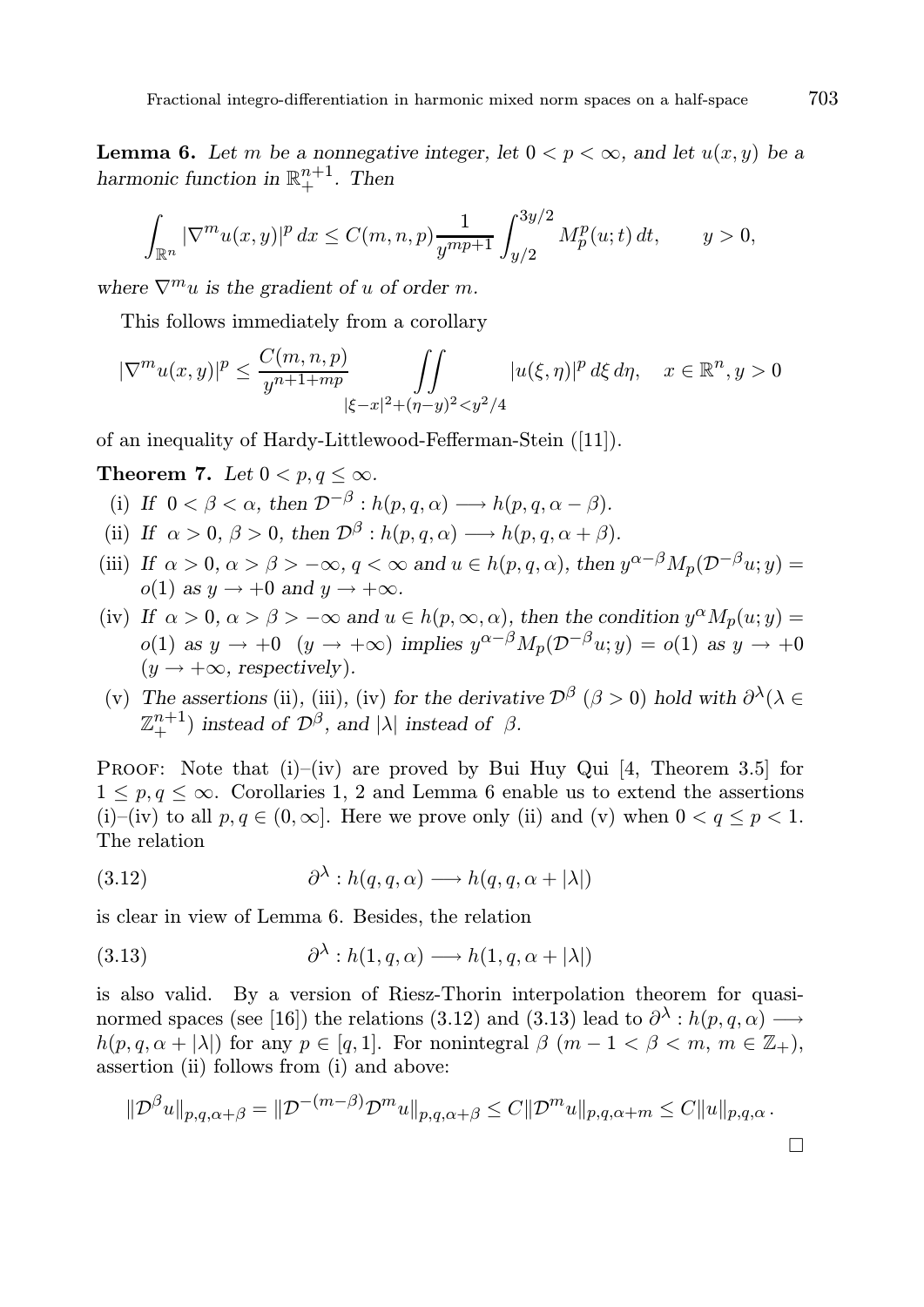Corollary 3. Let  $0 < p, q < \infty, \alpha > 0$  and  $u \equiv u_0 \in h(p,q,\alpha)$ . Let  $F =$  $(u_0, u_1, \ldots, u_n)$  be a system of harmonic conjugates. Then:

- (i)  $||F||_{p,q,\alpha} \leq C ||u||_{p,q,\alpha}.$
- (ii) The condition  $y^{\alpha}M_p(u; y) = o(1)$  as  $y \to +0$   $(y \to +\infty)$  is equivalent to  $y^{\alpha}M_p(F; y) = o(1)$  as  $y \to +0$   $(y \to +\infty$ , respectively).

3.5 Bloch functions. The "fractional derivative norm" characterization and harmonic conjugation results are easily applicable to Bloch functions. This corresponds to the case  $p = q = \infty$  in Theorem 7 and Corollary 3.

A function u harmonic on  $\mathbb{R}^{n+1}_+$  is said to be harmonic Bloch (we write  $u \in \mathcal{B}$ ) if

(3.14) 
$$
||u||_{\mathcal{B}} = \sup y |\nabla u(x, y)| < +\infty,
$$

where the supremum is taken over all  $(x, y) \in \mathbb{R}^{n+1}$ . A harmonic Bloch function  $u$  is called harmonic little Bloch if it satisfies the following vanishing condition:

(3.15) 
$$
y|\nabla u(x,y)| = o(1) \quad \text{as} \quad (x,y) \to \partial^{\infty} \mathbb{R}^{n+1}_+,
$$

where  $\partial^{\infty} \mathbb{R}^{n+1}_+ = \mathbb{R}^n \cup {\infty}$  (see [24]). The space of all harmonic little Bloch functions is denoted by  $\mathcal{B}_0$ . Let  $\mathcal{B}$  (resp.  $\mathcal{B}_0$ ) denote the subspace of functions in B (resp.  $B_0$ ) that vanish at  $(x_0, y_0) = (0, 1)$ . The gradient in (3.14) may be replaced by  $\mathcal{D}^1$ , and Bloch  $\|\cdot\|_{\mathcal{B}}$ -norm may be characterized by the equivalent "derivative norm" condition

(3.16) 
$$
\sup_{(x,y)} y^m |\mathcal{D}^m u(x,y)| < +\infty, \qquad m \in \mathbb{Z}_+, m \ge 1
$$

as u ranges over  $\widetilde{\mathcal{B}}$  (see [17]). Moreover, as follows from Corollary 3 and the case  $p = q = \infty$  of Theorem 7, (3.16) is true for fractional derivatives  $\mathcal{D}^{\beta}(\beta > 0)$  as well.

**Corollary 4** (see [17]). Suppose that u is in  $\widetilde{\beta}$ . Then:

(i) For each  $\beta > 0$ ,

$$
||u||_{\mathcal{B}} \asymp ||\mathcal{D}^{\beta}u||_{\infty,\infty,\beta}.
$$

(ii) For any  $j \in [1, n]$ ,

$$
||u_j||_{\mathcal{B}} \leq C(n)||u||_{\mathcal{B}}.
$$

**Corollary 5.** (i) Suppose that u is in  $\mathcal{B}_0$ . Then for each  $\beta > 0$  the condition

$$
y|\nabla u(x,y)| = o(1)
$$

is equivalent to  $y^{\beta} | \mathcal{D}^{\beta} u(x, y) | = o(1)$  as  $(x, y) \to \partial^{\infty} \mathbb{R}^{n+1}_+$ . (ii) If  $u \in \mathcal{B}_0$ , then  $u_j \in \mathcal{B}_0$  for any  $j \in [1, n]$ .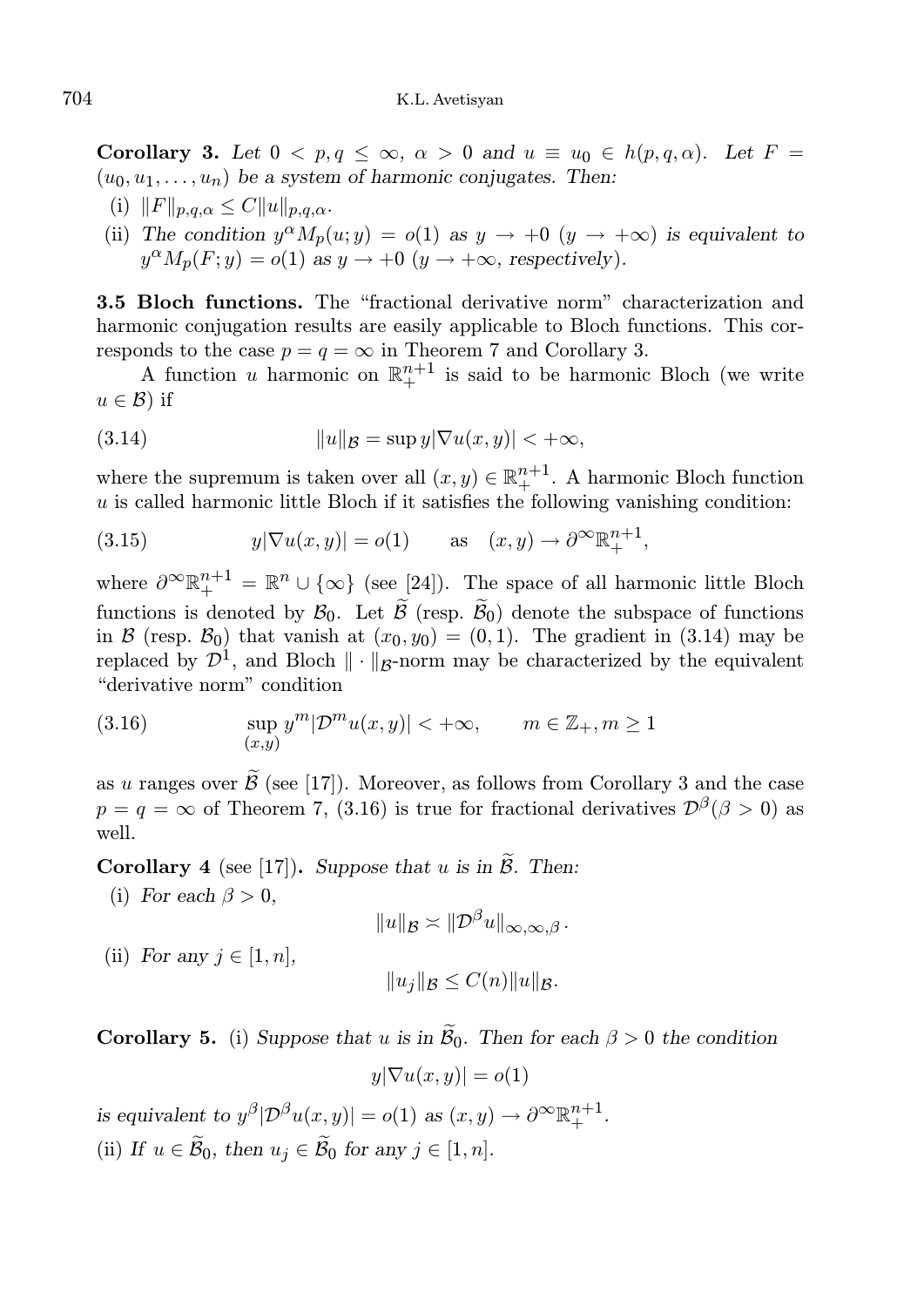## 4. Integral representations in  $h(p, q, \alpha)$

In this section we present some applications of Theorems 4–7. We characterize  $h(p,q,\alpha)$  by means of an integral representation with the use of Besov spaces  $\Lambda^{p,q}_{\alpha}$ on  $\mathbb{R}^n$ . Let  $1 \leq p, q \leq \infty$ ,  $\alpha > 0$  and let  $f(x)$  be a measurable function on  $\mathbb{R}^n$ . The Besov's seminorm is defined as follows:

(4.1) 
$$
||f||_{\Lambda^{p,q}_{\alpha}} = \begin{cases} \left( \int_{\mathbb{R}^n} |t|^{-n-\alpha q} ||\Delta_t^k f(x)||_{L^p(dx)}^q dt \right)^{1/q}, & 1 \le q < \infty, \\ \sup_{|t| > 0} |t|^{-\alpha} ||\Delta_t^k f(x)||_{L^p(dx)}, & q = \infty, \end{cases}
$$

where  $\Delta_t^1 f(x) = f(x+t) - f(x)$  and  $\Delta_t^k f(x) = \Delta_t^1 \Delta_t^{k-1} f(x)$ , k is an integer,  $k > \alpha$ . There is an equivalent definition (see [23])

(4.2) 
$$
||f||_{\Lambda^{p,q}_{\alpha}} = ||\mathcal{D}^{k}v||_{p,q,k-\alpha},
$$

where  $v = v(x, y)$  is the Poisson integral of f in  $\mathbb{R}^{n+1}_+$ . Observe that the definition (4.2) is suitable as well for any  $q, 0 < q \leq \infty$ .

For any real number b let  $\mathcal{H}_b$  be the linear space [4, p. 254], consisting of all harmonic functions  $v(x, y)$  in  $\mathbb{R}^{n+1}_+$  such that if  $\lambda \in \mathbb{Z}^{n+1}_+$ ,  $\rho > 0$  and K is any compact subset of  $\mathbb{R}^n$ , then there exists a positive constant  $C = C(\lambda, \rho, K)$  such that

$$
|\partial^{\lambda}v(x,y)| \le Cy^{-b-|\lambda|}, \qquad x \in K, \ y \ge \rho.
$$

We shall also write  $f(x) \in \mathcal{H}_b$  when its harmonic extension to  $\mathbb{R}^{n+1}_+$  belongs to  $\mathcal{H}_b$ .

The following result is a slight improvement of Lemma 4.5 from [4].

**Lemma C.** Let  $1 \leq p, q \leq \infty, \alpha > 0$  and let  $f(x)$  be a measurable function on  $\mathbb{R}^n$  whose Poisson integral  $v(x, y)$  exists, and  $v(x, y) \in \bigcap$  $_{b>0}$  $\mathcal{H}_{(-b)}$ . Then (4.1)

and  $\|\mathcal{D}^{\gamma}v\|_{p,q,\gamma-\alpha}$  are equivalent for each  $\gamma > \alpha$ .

Now we need the following

**Lemma 7.** (a) Suppose that f is in BMO( $\mathbb{R}^n$ ). Then f belongs to  $L^p\left(\frac{dt}{1+|t|^{n+1}}\right)$ for each  $p, 0 < p < \infty$ , and hence to  $L^1\left(\frac{dt}{1+|t|^{n+\gamma}}\right)$ and  $\mathcal{H}_{(-\gamma)}$  for each  $\gamma$ , 0 <  $\gamma < 1$ .

(b) Suppose that f is in  $L(p, \infty)$  for some  $p, 1 < p < \infty$ . Then f belongs to  $L^1\left(\frac{dt}{1+t}\right)$  $1 + |t|^{n}$  $\setminus$ and hence to  $\mathcal{H}_0$ .

PROOF: The case  $p = 1$  of the first inclusion in (a) is a well-known result of Fefferman and Stein [11]. The general case in (a) can be proved by similar methods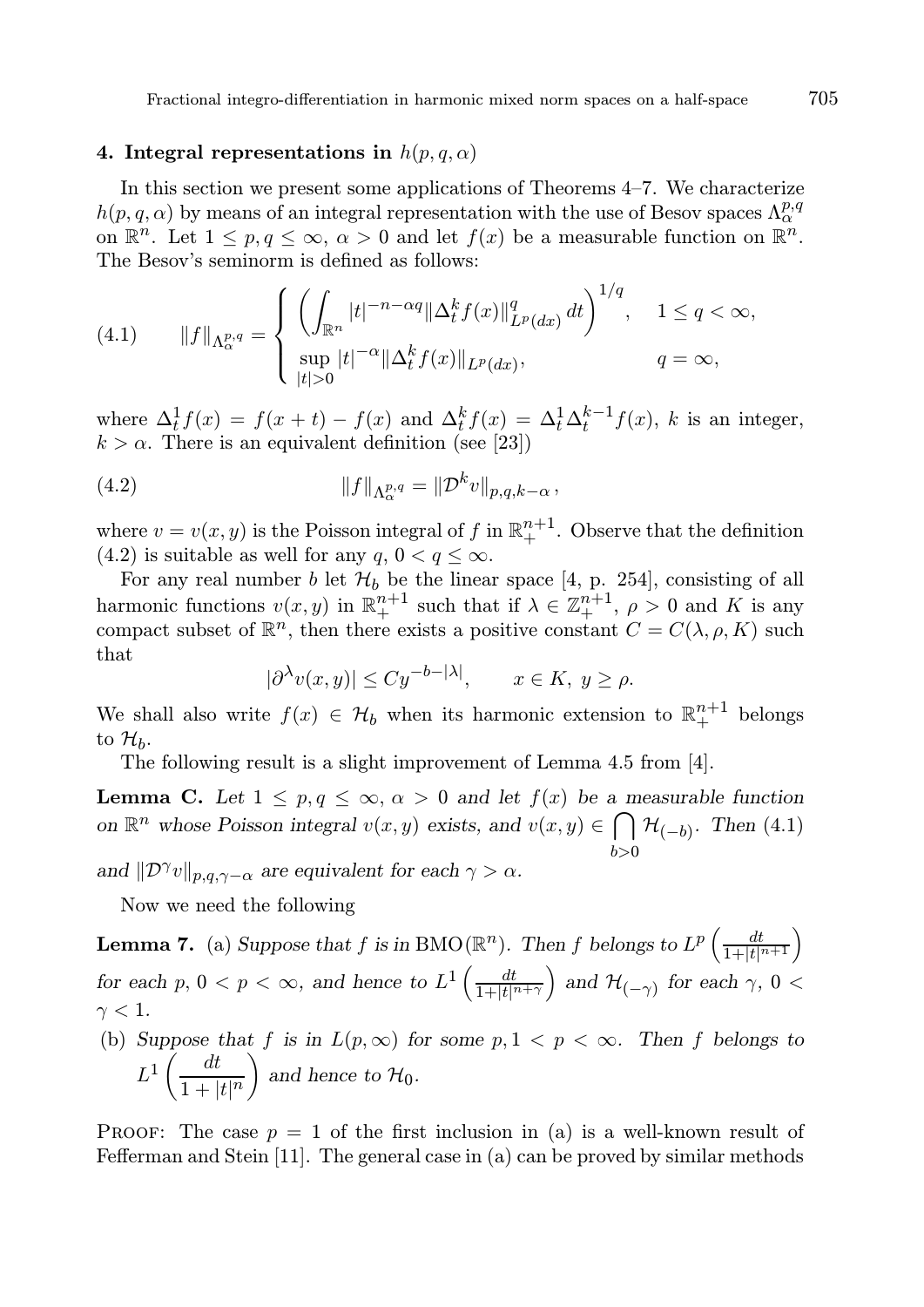making use of the inequality

$$
\frac{1}{|B|} \int_B |f - f_B|^p \, dx \le C_p \|f\|_{\text{BMO}}^p, \text{ for any ball } B \subset \mathbb{R}^n, \quad f_B = \frac{1}{|B|} \int_B f \, dx,
$$

which is a consequence of the John-Nirenberg inequality. The last inclusion in (a) follows from

$$
|\partial^\lambda v(x,y)|\leq C(\lambda,n)\frac{1}{y^{-\gamma+|\lambda|}}\max\left\{1,\frac{1+|x|}{y}\right\}^{n+\gamma}\int_{\mathbb{R}^n}\frac{|f(t)|dt}{1+|t|^{n+\gamma}},\quad \lambda\in\mathbb{Z}_+^{n+1},
$$

where  $v(x, y)$  is the Poisson integral of f. The first inclusion in (b) follows from

$$
\int_{\mathbb{R}^n} \frac{|f(t)|dt}{1+|t|^n} \le \int_0^{+\infty} f^*(s) \left(\frac{1}{1+|t|^n}\right)^* ds
$$
  

$$
\le ||f||_{p,\infty} \int_0^{+\infty} \frac{ds}{s^{1/p}(1+s/\omega_n)},
$$

where it is assumed that  $g^*(s)$  is the decreasing rearrangement of  $g(t)$  and  $\omega_n =$  $\pi^{n/2}$  $\frac{\pi^{n/2}}{\Gamma(1+n/2)}$ .

Now we are ready to formulate and prove the main result of this section.

**Theorem 8.** Let  $1 \leq p < \infty$ ,  $0 < q \leq \infty$  and  $\alpha > 0$  be any numbers. Then:

(i) The space  $h(p, q, \alpha)$  coincides with the set of functions  $u(x, y)$  representable in the form

(4.3) 
$$
u(x,y) = \int_{\mathbb{R}^n} \mathcal{D}^{\beta} P(x-t,y) \varphi(t) dt, \qquad x \in \mathbb{R}^n, y > 0,
$$

where  $\beta$   $(\alpha < \beta < \alpha + n/p)$  is any number and

(4.4) 
$$
\varphi(t) \in \Lambda_{\beta-\alpha}^{p,q} \bigcap L^1 \left( \frac{dt}{1+|t|^n} \right).
$$

At the same time,

(4.5) 
$$
||u||_{p,q,\alpha} \asymp ||\varphi||_{\Lambda^{p,q}_{\beta-\alpha}}.
$$

(ii) The function  $\varphi$  in (4.3) can be deduced from the following inversion formula

(4.6) 
$$
\varphi(x) = \lim_{y \to +0} \mathcal{D}^{-\beta} u(x, y), \qquad \text{a.e. } x \in \mathbb{R}^n.
$$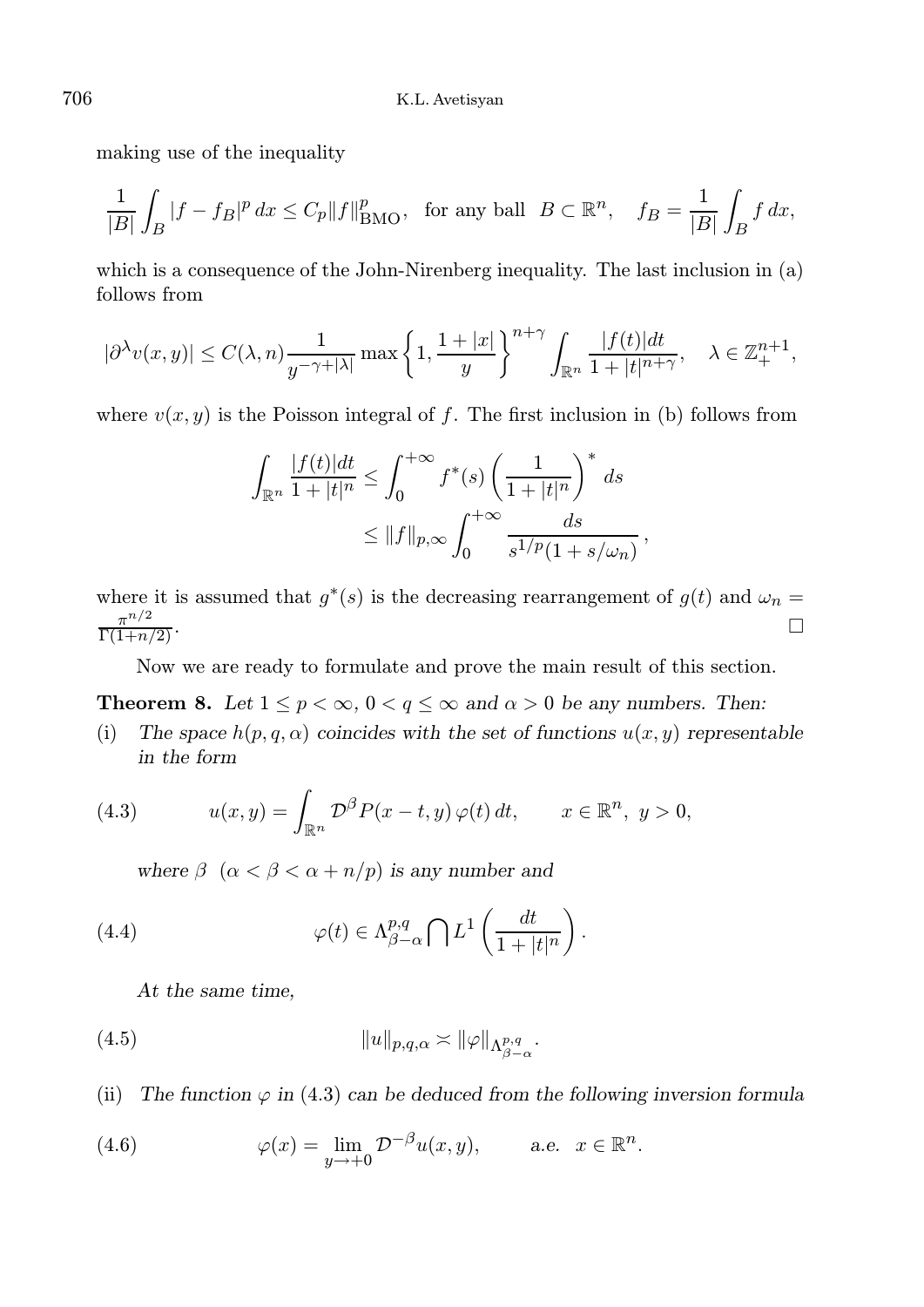(iii) The space  $h(p, q, \alpha)$  coincides with the set of functions  $u(x, y)$  representable in the form (4.3), where  $\beta$  ( $\alpha < \beta < \alpha + n/p$ ) is any number and

$$
\varphi(t) \in \Lambda_{\beta-\alpha}^{p,q} \bigcap \left( \bigcap_{0 \leq \gamma < 1} L^1 \left( \frac{dt}{1+|t|^{n+\gamma}} \right) \right).
$$

At the same time, (4.5) and (4.6) are valid.

PROOF: (i) Let  $u(x, y) \in h(p, q, \alpha)$  be any function and  $\beta$   $(\alpha < \beta < \alpha + n/p)$  is any number. Denote  $\varphi(x, y) = \mathcal{D}^{-\beta}u(x, y)$  and let  $\varphi(x)$  be its boundary values on  $\mathbb{R}^n$ . By virtue of Theorem 5 (3.6), the function  $\varphi(x)$  belongs to  $L(p_0, \infty)$  with  $p_0 = n/(\alpha + n/p - \beta)$ . Hence, by Lemma 7(b)  $\varphi(x) \in L^1\left(\frac{dx}{1+|x|^n}\right)$ ) and so  $\varphi(x, y)$ is representable by its Poisson integral:

$$
\varphi(x,y) = \int_{\mathbb{R}^n} P(x-t,y) \, \varphi(t) \, dt, \qquad x \in \mathbb{R}^n, \ y > 0.
$$

Therefore,

$$
u(x,y) = \mathcal{D}^{\beta}\varphi(x,y) = \int_{\mathbb{R}^n} \mathcal{D}^{\beta} P(x-t,y) \varphi(t) dt,
$$

where the integral is absolutely convergent. At the same time, by Lemma C

$$
\|\varphi\|_{\Lambda^{p,q}_{\beta-\alpha}} \leq C \|\mathcal{D}^{\beta}\varphi\|_{p,q,\beta-(\beta-\alpha)} = C \|u\|_{p,q,\alpha}.
$$

Conversely, suppose  $u(x, y)$  is representable in the form  $(4.3)$ – $(4.4)$ . Let  $\varphi(x, y)$ be the Poisson integral of  $\varphi(t)$ . Differentiation by means of  $\mathcal{D}^{\beta}$  yields

$$
\mathcal{D}^{\beta}\varphi(x,y) = \int_{\mathbb{R}^n} \mathcal{D}^{\beta} P(x-t,y) \varphi(t) dt = u(x,y).
$$

Since, by Lemma 7(b)  $\varphi \in \mathcal{H}_0$ , in view of Lemma C we have

$$
||u||_{p,q,\alpha} = ||\mathcal{D}^{\beta}\varphi||_{p,q,\beta-(\beta-\alpha)} \leq C ||\varphi||_{\Lambda_{\beta-\alpha}^{p,q}}.
$$

(ii) To prove (4.6) it suffices to integrate the representation (4.3) by means of  $\mathcal{D}^{-\beta}$ , then to use the invertibility of  $\mathcal{D}^{-\beta}$  and to let  $y \to +0$ . The assertion (iii) can be proved in the same way with the use of Lemmas C and  $7(a)$ .

**Remark.** The connection between Besov spaces and weighted classes  $A^*_{\alpha}$  of Nevanlinna-Djrbashian ([8], [9]) of functions holomorphic in the unit disk was established by Shamoyan [20].

Finally, we present a simpler integral formula for the space  $h(2, 2, \alpha)$ .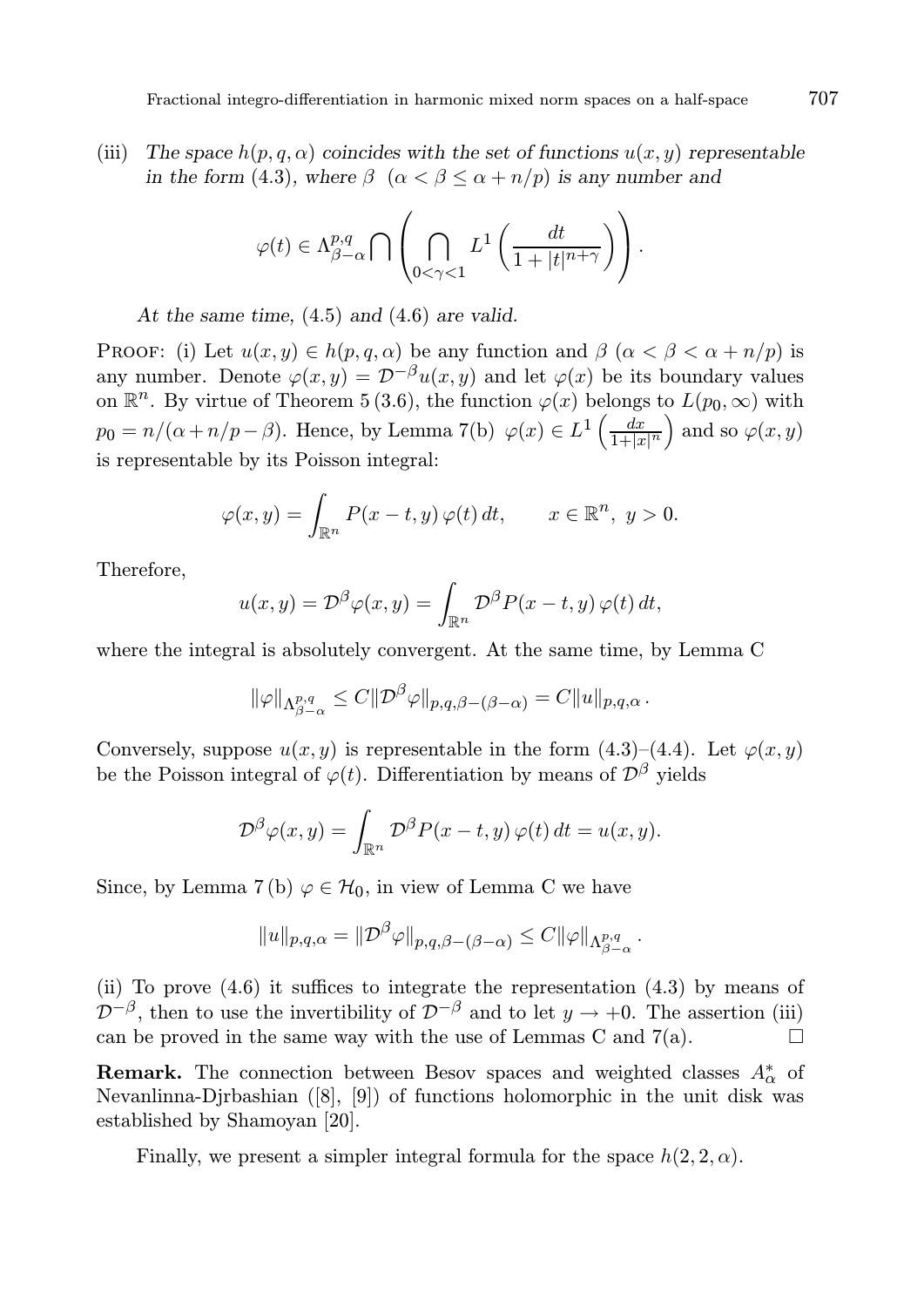**Theorem 9.** The space  $h(2, 2, \alpha)$  ( $\alpha > 0$ ) coincides with the set of functions  $u(x, y)$  representable in the form

(4.7) 
$$
u(x,y) = \int_{\mathbb{R}^n} \mathcal{D}^{\alpha} P(x-t,y) \varphi(t) dt, \qquad x \in \mathbb{R}^n, \quad y > 0,
$$

where  $\varphi(t) \in L^2(\mathbb{R}^n)$ .

Here the function  $\varphi$  can be deduced by the following inversion formula

$$
\varphi(x) = \lim_{y \to +0} \mathcal{D}^{-\alpha} u(x, y), \qquad \text{a.e. } x \in \mathbb{R}^n.
$$

PROOF:  $h(2, 2, \alpha) = \mathcal{D}^{\alpha}(h^2)$  (see Corollary 2 and Theorem 4 (3.2)).

A corresponding formula for functions holomorphic in the unit disk was established by M.M. Djrbashian [9, Theorems V–VI].

Remark. In a recent paper [25] of the author some analogues of Theorems 5(i), 8 and Corollary 4 for the unit disk are contained.

Acknowledgment. I am grateful to Professor A.E. Dirbashian for sending me a copy of the paper [18].

#### **REFERENCES**

- [1] Benedek A., Panzone R., The spaces  $L^P$ , with mixed norm, Duke Math. J. 28 (1961), 301–324.
- $[2]$  Bergman S., Über unendliche Hermitische Formen, die zu einem Bereiche gehören, nebst Anwendungen auf Fragen der Abbildung durch Funktionen von zwei komplexen Veränderlichen, Math. Z. 29 (1929), 641–677.
- [3] Bergman S., The Kernel Function and Conformal Mapping, Math. Surveys, No. 5, New York, 1950.
- [4] Bui Huy Qui, Harmonic functions, Riesz potentials, and the Lipschitz spaces of Herz, Hiroshima Math. J. 9 (1979), 245–295.
- [5] Djrbashian A.E., The classes  $A^p_\alpha$  of harmonic functions in half-spaces and an analogue of M. Riesz' theorem, Izv. Akad. Nauk Arm. SSR, Matematika 22 (1987), no. 4, 386–398 (in Russian); English transl.: Soviet J. Contemp. Math. Anal. (Armenian Academy of Sciences) 22 (1987), no. 4, 74–85.
- [6] Djrbashian A.E., Karapetyan A.H., Integral inequalities between conjugate pluriharmonic functions in multidimensional domains, Izv. Akad. Nauk Arm. SSR, Matematika 23 (1988), no. 3, 216–236 (in Russian); English transl.: Soviet J. Contemp. Math. Anal. (Armenian Academy of Sciences) 23 (1988), no. 3, 20–42.
- [7] Djrbashian A.E., Shamoyan F.A., *Topics in the Theory of*  $A^p_\alpha$  *Spaces*, Teubner-Texte zur Math., b. 105, Teubner, Leipzig, 1988.
- [8] Dirbashian M.M., On canonical representation of functions meromorphic in the unit disk, Dokl. Akad. Nauk Arm. SSR 3 (1945), 3–9 (in Russian).
- [9] Djrbashian M.M., On the representation problem of analytic functions, Soobshch. Inst. Matem. Mekh. Akad. Nauk Arm. SSR 2 (1948), 3–40 (in Russian).